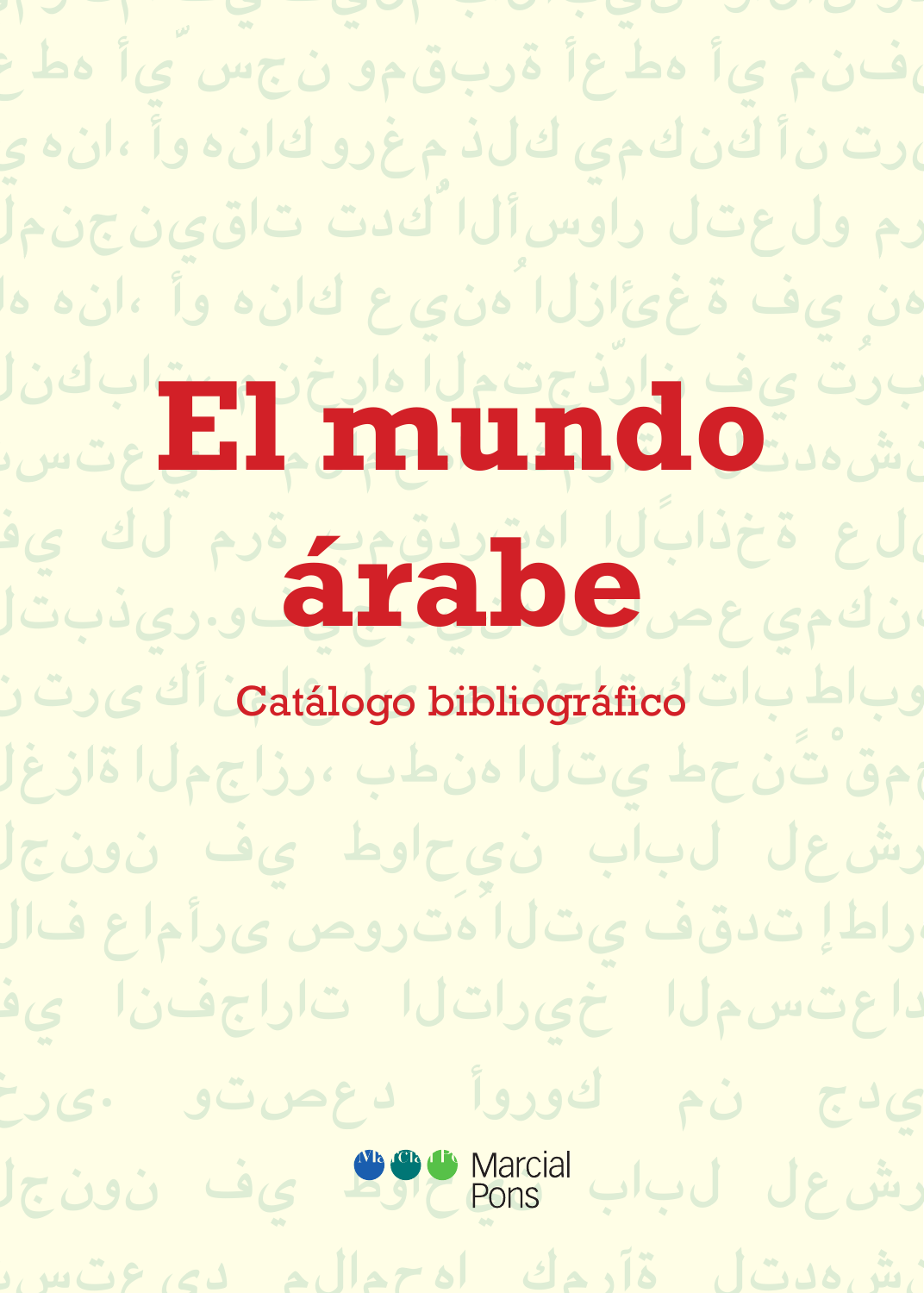# Índice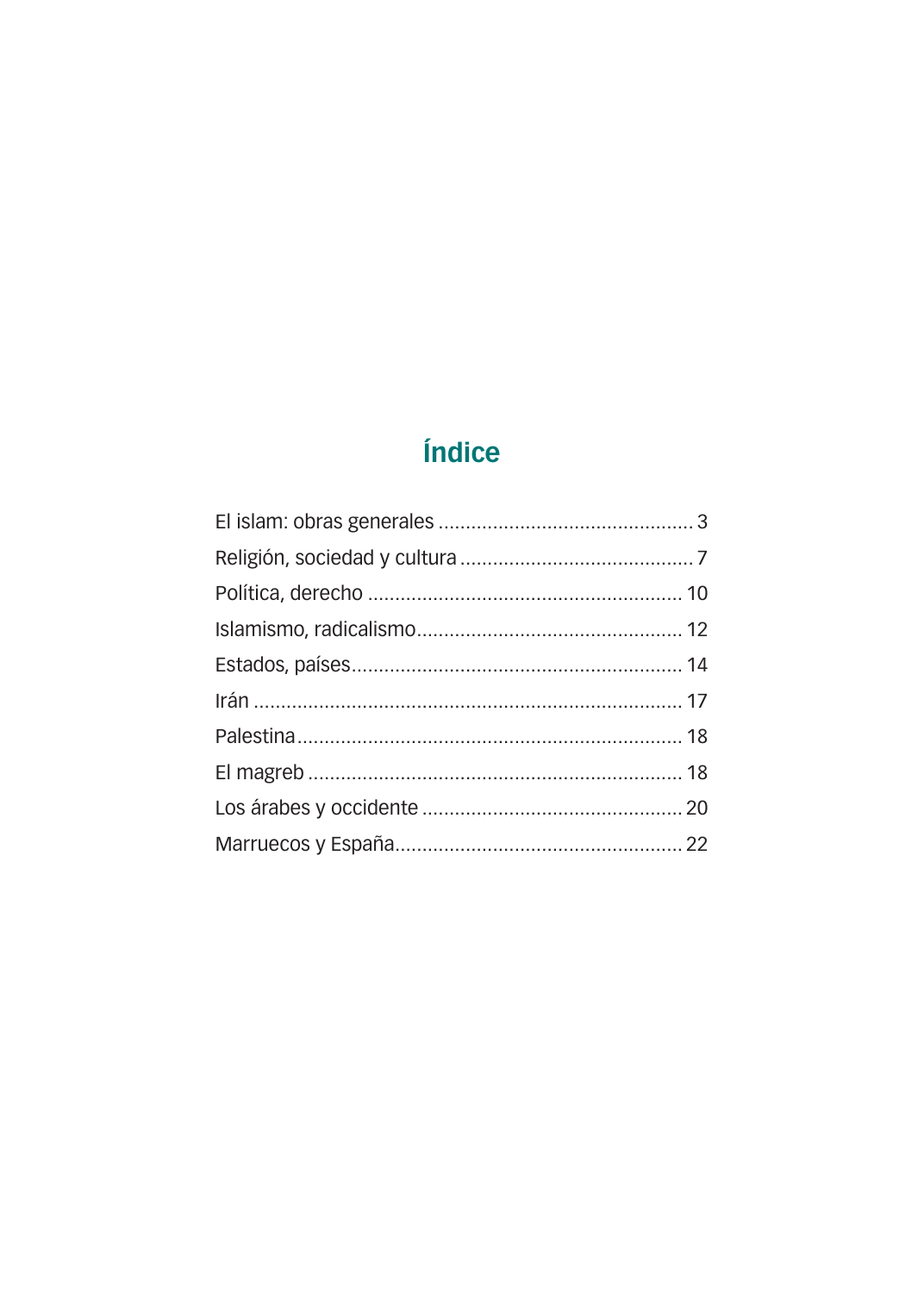### **EL ISLAM: OBRAS GENERALES**

Afsaruddin, Asma: The first muslims: history and memory. Oxford, 2007. 254 págs. 9781851684977. Oneworld Publications. Ltd. 21.48 E . . 100811791

Al-Isma´il, Tahia; Bewley, Hayy Abdalhaqq; Idris Mears, Hayy: La vida del profeta Muhammad. Sevilla, 2009. 511 págs. 9788485973194. Ediculsa 18.00 E . . 100849217

Allawi, Ali A.: The crisis of islamic civilization. Cornwall, 2009. 304 págs. Enc. 9780300139310. YALE UNI-VERSITY PRESS

23.46 E . . 100840675

Amirian, Nazanín; Zein, Martha: El Islam sin velo: un acercamiento serio y riguroso a la cara más desconocida del mundo islámico. Contiene ilustraciones. Barcelona, 2009. 392 págs. 9788484531869. Editorial Planeta

18.50 E . . 100837999

Anderson, E.W.; Anderson, Liam: An atlas of Middle Eastern affairs. Cartography by Ian M. Cool. London, 2009. 278 págs. 9780415455152. Routledge 29.88 E . . 100859491

Ansary, Tamim: Destiny distrupted: a history of the world through islamic eyes. New York, 2010. 381 págs. 9781586488130. Perseus Books

15.02 E . . 100867536

Aya, Abdelmumin: El Islam no es lo que crees. Barcelona, 2010. 237 págs. 9788472457775. Editorial Kairos 14.00 E . . 100882968

Biographical encyclopaedia of islamic philo-<br>SODNV. Ed. Oliver Leaman. Bristol, 2006. 700 págs. 2 Vol. Enc. 9781843711483 continuum int.pub.group 700.15 E . . 100772247

Bramon, Dolors: En torno al Islam y las musulmanas. Barcelona, 2010. 127 págs. 9788472905092 Edicions Bellaterra 2000, S.L. 8.00 E . . 100877889

Brown, Daniel W.: A new introduction to Islam. 2<sup>nd</sup> ed. Chichester, 2009. 360 págs. 9781405158077 Wiley 28.58 E . . 100890642

Chebel, Malek: Diccionario del amante del Islam. Dibujos de Alain Bouldouyre. Barcelona, 2005. 462 págs. 9788449317088 Paidos Iberica, S.A.  $26.00 \in 100741608$ 

Cole, Juan: Engaging the muslim world. New York, 2009. 269 págs. 9780230102750 Palgrave 16.45 E . . 100888694 Cole, Juan: Un nuevo compromiso con el mundo islámico. Barcelona, 2010. 275 págs. 9788472905139 Edicions Bellaterra 2000, S.L.

 $25.00 \in \ldots \ldots \ldots \ldots \ldots \ldots \ldots \ldots \ldots \ldots 100883073$ 

Corm, Georges: Historia de Oriente Medio: de la Antigüedad a nuestros días. Trad. Beatriz Morales Bastos. Barcelona, 2009. 214 págs. 9788483078914 Ediciones Peninsula

19.00 E . . 100852595

Corriente, Federico; Ahmed-Salem Ould Mo- hamed Baba.: Diccionario avanzado árabe. españolárabe. Barcelona, 2010. 1410 págs. Enc. 9788425424793 Empresa Editorial Herder

85.00 E . . 100871164

Daftary, Farhad: The isma'ilis: their history and doctrines. 2nd ed. Cambridge, 2007. 772 págs. 9780521616362 Cambridge University Press 65.20 E . . 100805128

Diego, Enrique de: Islam, visión . Madrid, 2010. 191 págs. 9788493613082 Rambla Editorial 14.00 E . . 100865521

Donohue, John J.; Esposito, John L.: Islam in transition: muslim perspectives. 2nd ed. Oxford, 2006. 511 págs. 9780195174311 Oxford University Press 34.94 E . . 100762625

El-Hibri, Tayeb: Reinterpreting Islamic historiography: Harun al-Rashid and the narrative of the Abbasid

Caliphate. Cambridge, 2007. 248 págs. 978052133046 Cambridge University Press

37.94 E . . 100890593

El Islam del África Negra. Ed. Ferrán Iniesta. Barcelona, 2009. 190 págs. 9788472904583 Edicions Bellaterra 2000, S.L.

15.00 E . . 100855697

El mundo árabe e islámico: experiencia his- tórica, realidad política y evolución socioeconómica. Eds. Gema Martín Muñoz, Leire Moure. Bilbao, 2006. 243 págs. 9788483733189 Universidad del Pais Vasco

12.00 E . . 100782641

Esposito, John L.: Islam: pasado y presente de las comunidades musulmanas. Barcelona, 2006. 342 págs. 9788449319402 Paidos Iberica, S.A.

24.00 E . . 100782291

Esposito, John L.: Islam, the straight path.  $3^{rd}$  ed. Oxford, 2009. 322 págs. 9780195399844 Oxford University Press 37.71 E . . 100890268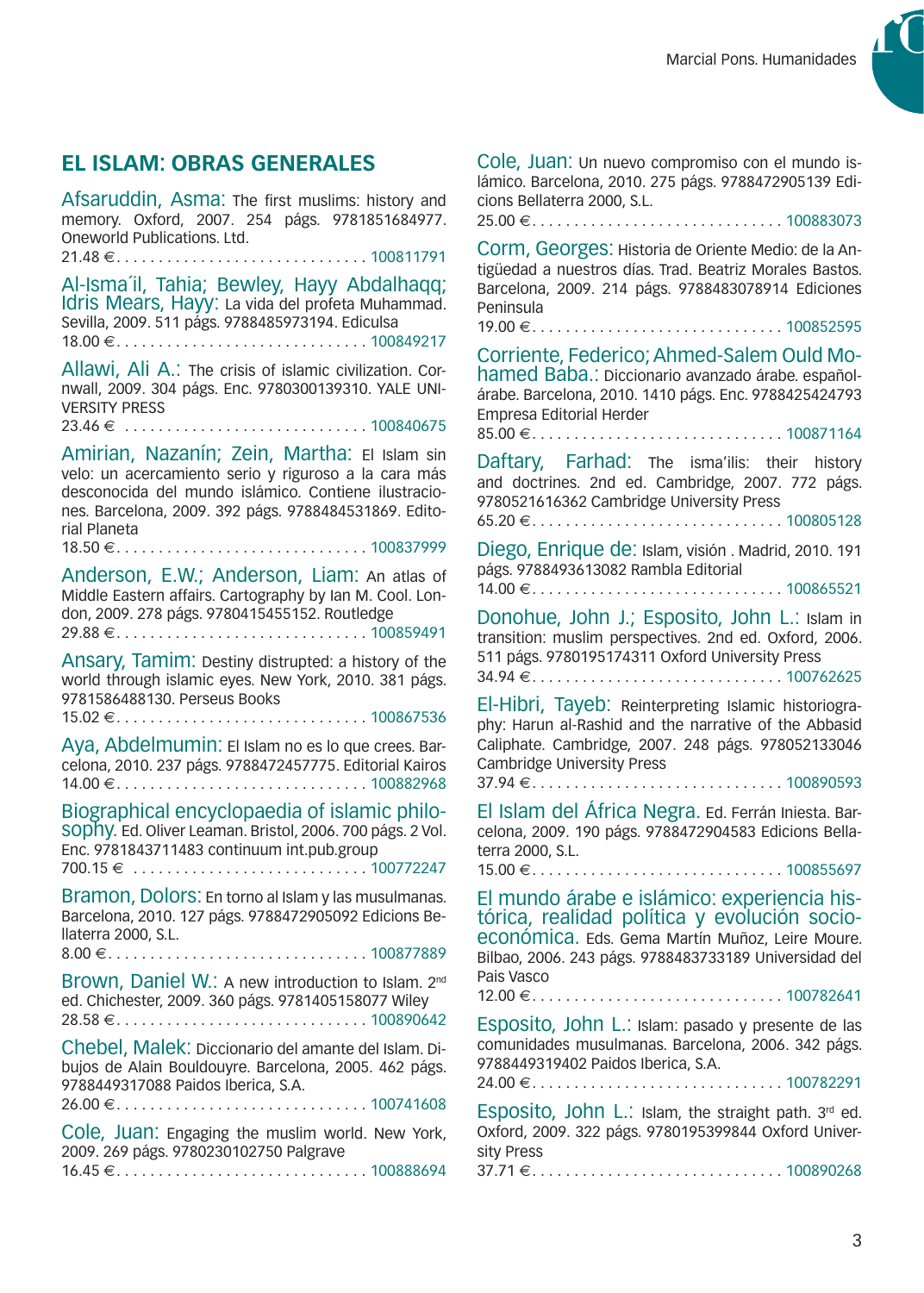Ŋ.

Esposito, John L.: The future of Islam. Oxford, 2010. 248 págs. Enc. 9780195165210 Oxford University Press 25.63 E . . 100890261

Fish, M. Steven: Are Muslisms distinctive?: a look at the evidence. Oxford, 2011. 400 pags. Oxford University Press  $27.15 \in . . . . . . . . . . . . . . . . . . . . . . . 100890211$ 

Fromherz, Allen: Ibn Khaldun, Life and Times. Edinburgh, 2010. 190 págs. Enc. 9780748639342 Edinburgh University Press

88.37 E . . 100870583

Galpern, Steven G.: Money, oil, and empire in the Middle East: sterling and postwar imperialism, 1944- 1971. Cambridge, 2009. 346 págs. Enc. 9780521767903 Cambridge University Press

 $69.55 \in . . . . . . . . . . . . . . . . . . . . . . . 100890612$ 

Gardner, David: Last chance: the Middle East in the balance. London, 2009. 229 págs. Enc. 9781848850415 I.B. Tauris & Co. Ltd.

27.44 E . . 100847281

Geographies of muslim identities: Diaspora, gender and belonging. Eds. Cara Aitchison, Peter Hopkins, Mei-Po Kwan. Aldershot, 2007. 208 págs. Enc. 9780754648888 Ashgate

86.11 E . . 100806469

Gómez García, Luz: Diccionario de Islam e islamismo. Madrid, 2009. 412 págs. Enc. 9788467030891 Espasa Calpe 29.90 E . . 100847005

Gordon, Matthew S.: The rise of Islam. Indianapolis, 2008. 180 págs. 9780872209312 Hackett Publishing Co. Inc. 17.81 E . . 100836286

Halliday, Fred: El islam y el mito del enfrentamiento. Barcelona, 2005. 299 págs. 9788472902862 Edicions Bellaterra 2000, S.L. 22.00 E . . 100745134

Ihsanoglu, Ekmeleddin: The islamic world in the new century: the organisation of the Islamic Conference, 1969-2009. London, 2010. 288 págs. Enc. 9781849040631 C. Hurst & Co. Ltd.

65.86 E . . 100881019

Islam: civilización y sociedades. 2ª ed. Comp. Paul Balta; Prefacio de Francis Lamand. Madrid, 2006. 265 págs. 9788432312410 Siglo XXI de España Editores, S.A. 18.00 E . . 100779229

Islam and modernity: key issues and deba- tes. Edited by Muhammad Khalid Masud, Armando Salvatore and Martin van Bruinessen. Edinburgh, 2009. 296 págs. 9780748637935 Edinburgh University Press 30.76 E . . 100854156 Islam and the everyday world: public po- licy dilemmas. London, 2006. 232 págs. Enc. 9780415368230 Routledge

112.84 E . . 100769604

Islam in the World today: a handbook of po- litics, religion, culture, and society. Eds. Werner Ende, Udo Steinbach. Ithaca, 2010. 1128 págs. Enc. 9780801445712 Cornell University Press

80.41 E . . 100875521

Islam, politics, anthropology. Eds. Filippo Osella, Benjamin Soares. Chichester, 2010. 256 págs. 9781444332957 Wiley 27.22 E . . 100890645

Juynboll, G.H.A.: Muslim tradition: studies in chronology, provenance and authorship of early Hadith. Cambridge, 2008. 288 págs. 9780521085168 Cambridge University Press

 $29.10 \in 100890606$ 

Karsh, Efraim: Islamic imperialism: a history. New Haven, 2006. 275 págs. Enc. 9780300106039 Yale University Press

34.32 E . . 100765152

Kassir, Samir: De la desgracia de ser árabe. Córdoba, 2006. 119 págs. 9788488586582 Almuzara Ediciones 15.00 E . . 100768545

Kennedy, Hugh: Las grandes conquistas árabes. Barcelona, 2007. 505 págs. 9788484329312 Editorial Critica 28.50 E . . 100802253

Key themes for the study of Islam. Edited by Jamal J. Elias. Oxford, 2010. 445 págs. 9781851687107 Oneworld Publications Ltd. 28.60 E . . 100863252

Kouloughli, Djamel E.: L'arabe. Paris, 2007. 127 págs. 9782130559610 Pr.Univ. France  $8.88 \in . \ldots \ldots \ldots \ldots \ldots \ldots \ldots \ldots \ldots \ldots \ldots \ldots 100790283$ 

Küng, Hans: El Islam: historia, presente, futuro. Madrid, 2006. 847 págs. Enc. 9788481648690 Editorial Trotta 53.00 E . . 100779583

Lawrence, Bruce B.: La historia del Corán. Barcelona, 2007. 223 págs. Enc. 9788483067314 Editorial Debate 14.00 E . . 100798474

L-Hasan al-Asari, Abu: Contra heterodoxos (Al-Luma'): o lo que deben creer los musulmanes. Ed. Carlos A. Segovia. Madrid, 2006. 253 págs. 9788497425223 Biblioteca Nueva  $15.00 \in . . . . . . . . . . . . . . . . . . . . . . . . 100774261$ 

Lockman, Zachary: Contending visions of the Middle East: the history and politics of orientalism. 2nd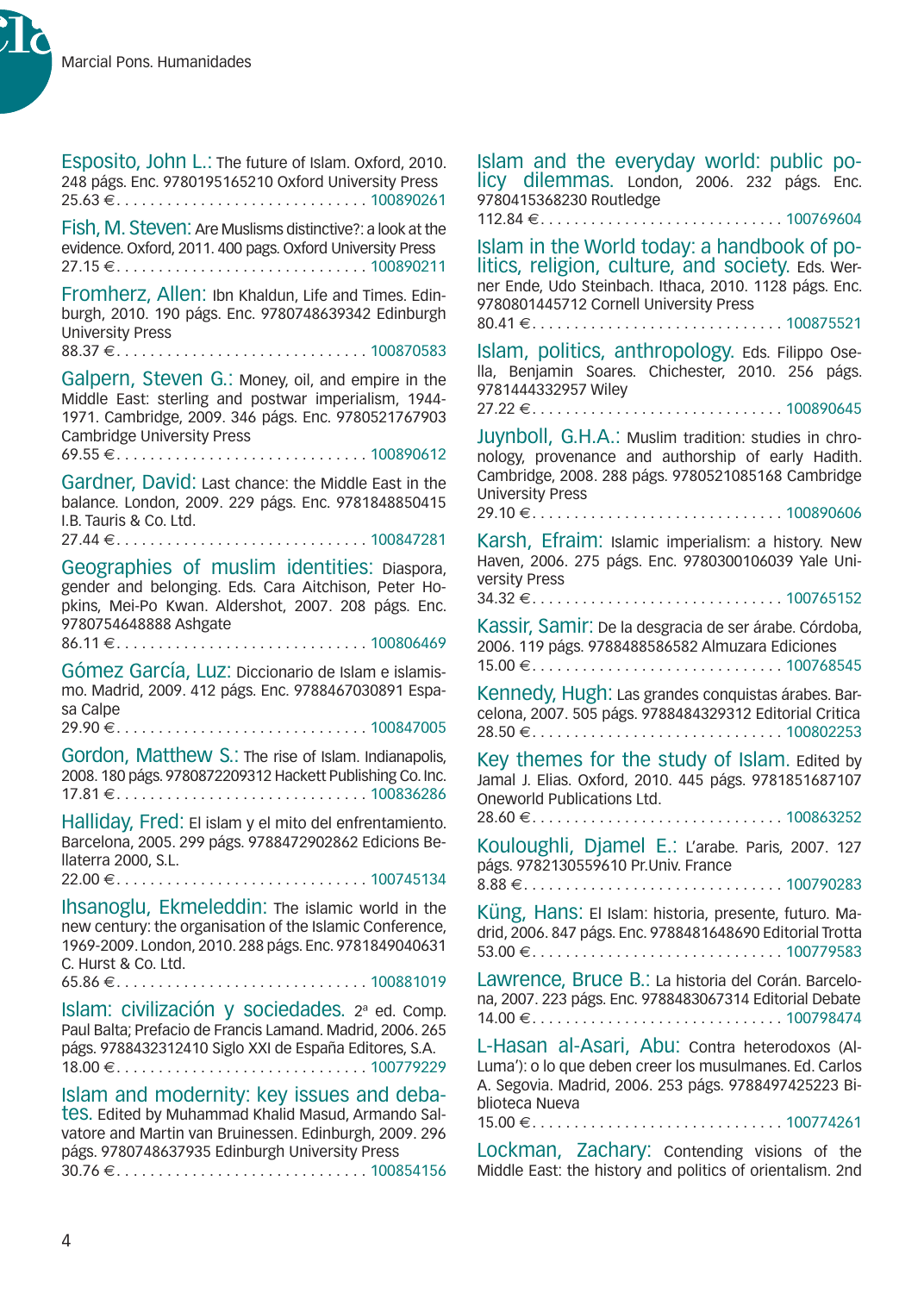ed. Cambridge, 2010. 316 págs. 9780521133074 Cambridge University Press 23.25 E . . 100867704 Lowi, Miriam R.: Oil wealth and the poverty of politics: Algeria compared. Cambridge, 2009. 250 págs. Enc. 9780521113182 Cambridge University Press 69.55 E . . 100890632 Maíllo Salgado, Felipe: De historiografía árabe. Madrid, 2009. 199 págs. 9788496775473 Abada Editores  $16.00 \in 100851522$ Makris, G.P.: Islam in the Middle East: a living tradition. Oxford, 2006. 343 págs. 9781450116039 Blackwell Publications Ltd  $31.81 \in$  100779043 Martín, Javier: Suníes y Chiíes: los dos brazos de Alá. Prol. Xavier Batalla. Madrid, 2008. 333 págs. 9788483193846 Los Libros De La Catarata  $18.00 \in .\ldots.\ldots.\ldots.\ldots.\ldots.\ldots.100831459$ Mattson, Ingrid: The story of the Qur'an: its history and place in muslim life. Oxford, 2007. 272 págs. 9781405122580 Blackwell Publications Ltd 24.22 E . . 100810754 Mérad, Ali: L'Islam contemporain. 8e éd. Paris, 2007. 127 págs. 9782130565314 Pr.Univ. France 8.88 E . . 100807841 Modern muslim intellectuals and the Qur'an. Ed. Suha Taji-Farouki. Oxford, 2006. 341 págs. 9780197200032 Oxford University Press 37.22 E . . 100762627 Morales Marín, José: Caminos del Islam. Madrid, 2006. 316 págs. 9788470575006 Ediciones Cristiandad S.L.  $19.50 \in . . . . . . . . . . . . . . . . . . . . . . . 100770695$ Muslim cultures today: a reference guide. Ed. Kathryn M. Coughlin. London, 2006. 234 págs. Enc. 9780313323867 Greenwood Publishing Group.  $64.44 \in \dots, \dots, \dots, \dots, \dots, \dots, \dots, 100775860$ Nanji, Azim: Dictionary of Islam: The Penguin dictionary of Islam. London, 2008. 297 págs. 9780141013992 Penguin Books, S.A. 20.00 E . . 100818647 Nasr, Seyyed Hossein: El corazón del Islam. Barcelona, 2007. 374 págs. 9788472456495 Editorial Kairos 22.00 E . . 100801611 Nicolle, David: Atlas histórico del mundo islámico. Madrid, 2005. 189 págs. Enc. 9788497646451 Edimat Libros, S.A.  $14.96 \in . . . . . . . . . . . . . . . . . . . . . . . 100744589$ 

Oulahbib, Lucien: Le monde arabe existe-t-il?. Paris, 2008. 207 págs. 9782851622143 Les Editions De Paris 42.58 E . . 100814780 Pappé, Ilan: The modern Middle East. 2nd ed. Oxon, 2009. 366 págs. 9780415543729 Routledge 31.67 E . . 100864339 Ramadan, Tareq: Muhammad: vida y enseñanzas del Profeta del Islam. Barcelona, 2009. 280 págs. Enc. 9788472456952 Editorial Kairos  $25.00 \in$  100845332 Reijwan, Nissim: Arabs in the Mirror: images and selfimages from pre-islamic to modern times. Austin (TX), 2008. 248 págs. 9780292717282 University Of Texas Press 29.28 E . . 100823160 Robins, Philip: The Middle East: a beginner´s guide. Oxford, 2009. 226 págs. 9781851686759 Oneworld Publications Ltd. 15.06 E . . 100853241 Rodinson, Maxime: Los árabes. Trad. Carlos Caranci. Madrid, 2005. 164 págs. 9788432311994 Siglo XXI de España Editores, S.A. 10.00 E . . 100745481 Rogan, Eugene L.: Los árabes: del Imperio Otomano a la actualidad. Barcelona, 2010. 600 págs. Enc. 9788498921380 Editorial Critica 32.00 E . . 100881428 Rosenberg, J.M.: The rebirth of the Middle East. Plymouth, 2009. 184 págs. 9780761848455 The Rowman & Littlefield Pub. Group 25.31 E . . 100858144 Roy, Olivier: El Islam y el caos: el mundo islámico ante los retos del siglo XXI. Barcelona, 2007. 127 págs. 9788472903784 Edicions Bellaterra 2000, S.L.  $8.00 \in 100809732$ Sachedina, Abdulaziz: Islam and the challenge of Human Rights. Oxford, 2010. 264 págs. Enc. 9780195388428 Oxford University Press 33.95 E . . 100890264 Shepard, William: Introducing Islam. New York, 2009. 333 págs. 9780415455183 Routledge 28.38 E . . 100850639 Silverstein, Adam J.: Islamic history: a very short introduction. Oxford, 2010. 176 págs. 9780199545728 Oxford University Press 11.14 E . . 100870179

Slavery, Islam and diaspora. Edited by Behnaz A. Mirzai, Ismael Musah Montana and Paul E. Lovejoy. New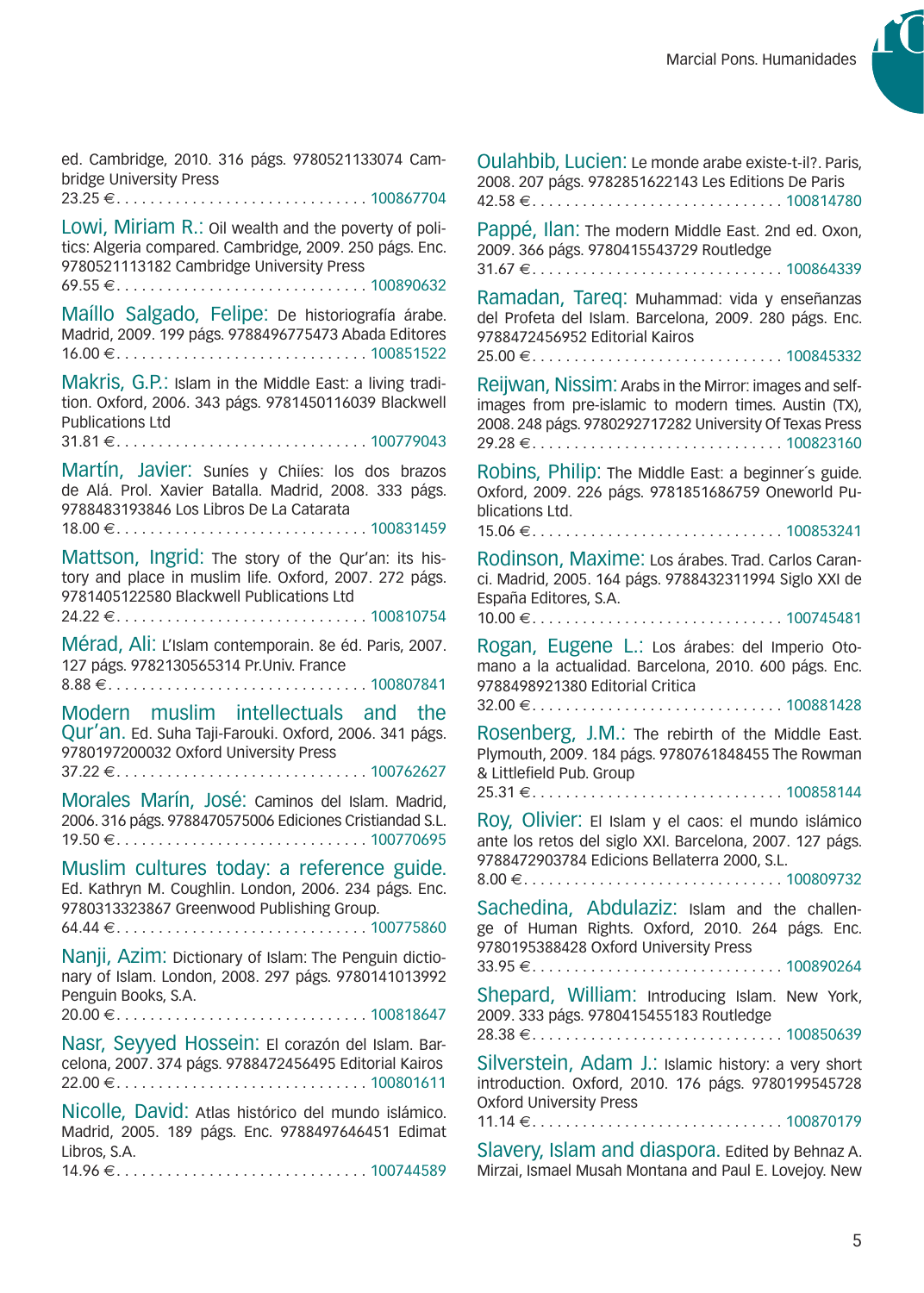b.

Jersey, 2009. 318 págs. 9781592217052 Africa World Press, Inc. 36.41 E . . 100860429 Sonn, Tamara: Islam: a brief history. 2<sup>nd</sup> ed. Chichester, 2010. 248 págs. 9781405180931 Wiley 28.58 E . . 100890646 Sourdel, Dominique: El Islam. Barcelona, 2007. 127 págs. 9788493551575 Davinci Continental, S.L. 7.90 E . . 100809359 Stewart, Dona J.: The Middle East today: political, geographical and cultural perspectives. New York, 2008. 213 págs. 9780415772426 Routledge 32.06 E . . 100843239 Stewart, P.J.: Unfolding Islam. Reading, 2008. 269 págs. 9781859642054 Garnet Publishing Limited. 22.57 E . . 100830348 Sutton, Philip W.; Vertigans, Stephen: Resurgent Islam a sociological approach. Cambridge, 2005. 235 págs. 9780745632339 28.63 E . . 100755519 Tamayo, Juan José: Islam: cultura, religión y política. Madrid, 2009. 358 págs. 9788498790160 Editorial Trotta 22.00 E . . 100838498 The Blackwell Companion to contemporary Islamic thought. Ed. Ibrahim M. Abu-Rabi. Malden, 2006. Enc. 9781405121743 Blackwell Publications Ltd 129.05 E . . 100762020 The Blackwell Companion to the Qur'an. Ed. Andrew Rippin. Chichester, 2008. 576 págs. 9781405188203 Wiley 39.47 E . . 100890659 The Borders of Islam: exploring Huntington´s Faultlines, from Al-Andalus to the virtual Ummah. Edited by Stig Jarle Hansen, Atle Mesoy and Tuncay Kardas. London, 2009. 388 págs. 9781850659730 C. Hurst & Co. Ltd. . . . . . . . . . . . . . . . . 100845835 The Islamic world. Ed. Andrew Rippin. London, 2010. 677 págs. 9780415601917 Routledge 53.19 E . . 100879545 The Modern Middle East: a sourcebook for history. Eds. Camron Michael Amin, Benjamin C. Fortna, Elizabeth B. Frierson. Oxford, 2007. 657 págs. 9780199236312 Oxford University Press 44.84 E . . 100801259 The new Cambridge History of Islam. V.V.A.A. Cambridge, 2010. 4328 págs. 6 Vol. Enc. 9780521515368 Cambridge University Press  $883.55 \in \{1, 2, \ldots, 1, \ldots, 1, \ldots, 1, \ldots, 100868341\}$ The new Cambridge history of Islam. Vol.I: The

formation of the islamic world, Sixth to Eleventh Centuries. Ed. Chase F. Robinson. Cambridge, 2009. 812 págs. Enc. 9780521838238 Cambridge University Press 139.05 E . . 100885640 The new Cambridge history of Islam. Vol.II: The western islamic world, Eleventh to Eighteenth Centuries. Ed. Maribel Fierro. Cambridge, 2009. 740 págs. Enc. 9780521839570 Cambridge University Press 139.05 E . . 100885641 The new Cambridge history of Islam. Vol.III: The eastern islamic world, Eleventh to Eighteenth Centuries. Eds. David Morgan, Anthony Reid. Cambridge, 2010. 780 págs. Enc. 9780521850315 Cambridge University Press  $139.05 \in 100885642$ The new Cambridge history of Islam. vol.IV: Islamic cultures and societies to the end of the Eighteenth Century. Ed. Robert Irwin. Cambridge, 2010. 900 págs. Enc. 9780521838245 Cambridge University Press 139.05 E . . 100885643 The new Cambridge history of Islam. Vol.V: The islamic world in the Age of Western Dominance. Ed. Francis Robinson. Cambridge, 2009. 832 págs. Enc. 9780521838269 Cambridge University Press 139.05 E . . 100885644 The new Cambridge history of Islam. Vol.VI: Muslims and modernity culture and society since 1800. Ed. Robert W. Hefner. Cambridge, 2009. 756 págs. Enc. 9780521844437 Cambridge University Press  $139.05 \in \{100885645\}$ The Oxford Encyclopedia of the Islamic world. Editor in chief, John L. Esposito. Content: T.1: Aa Gym-Cosmology. T.2: creeds-intercession. T.3: interestmetalwork. T.4: mevlevî-Russia. T.5: sacrifice-women´s action forum. T.6: women´s movements-zûrkhânah. Oxford, 2009. 6 Vol. Enc. 9780195305135 Oxford University Press  $465.16 \in \ldots \ldots \ldots \ldots \ldots \ldots \ldots \ldots \ldots \ldots \ldots 100840489$ The Qur'an in its historical context. Ed. Gabriel Said Reynolds. London, 2010. 287 págs. 9780415491693 Routledge 35.71 E . . 100879575 Tolan, John Victor: Sarracenos: el Islam en la imaginación medieval europea. Trads. José R. Gutiérrez y Salustiano Moreta. Valencia, 2007. 333 págs. 9788437066189 Universitat De Valencia 25.00 E . . 100810836 Varisco, Daniel Martin: Reading orientalism: Said and the unsaid. Seattle, 2007. 501 págs. 9780295987521 University Of Washington Press 25.66 E . . 100814718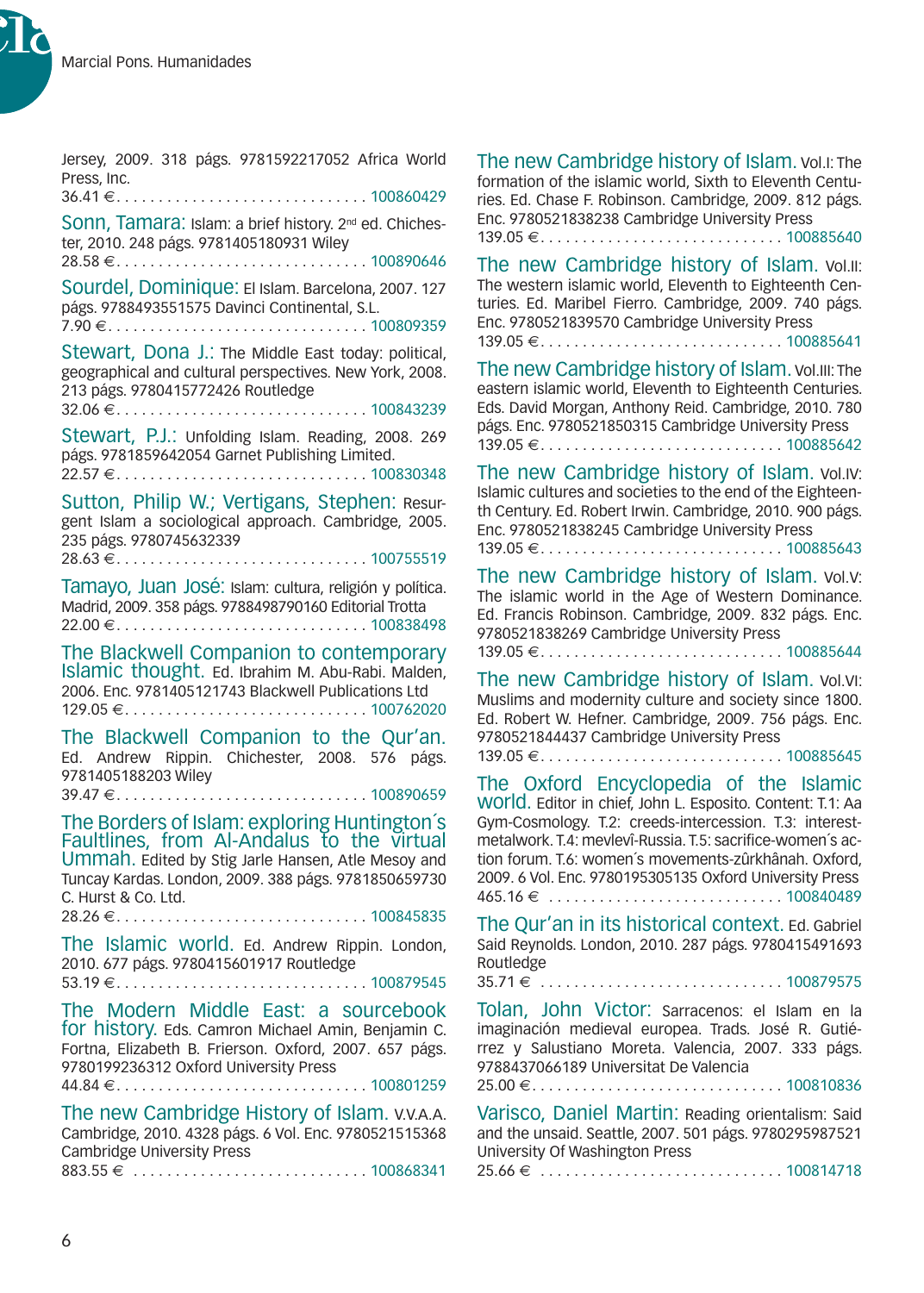Vernet, Juan: Mahoma. Madrid, 2006. 185 págs. 9788467021233 Espasa Calpe

19.00 E . . 100771183

Waines, David: El Islam. Madrid, 2008. 384 págs. 9788446027942 Ediciones Akal, S.A.

27.40 E . . 100821892

Yubayr, Ibn: A través del Oriente (Ríhla). Madrid, 2007. 565 págs. 9788420648590 Alianza Editorial 31.10 E . . 100793453

Zeitling, Irwin M.: The historical Muhammad. Chichester, 2007. 184 págs. Enc. 9780745639987 Polity Press. 9780745639987 Polity Press.

65.54 E . . 100890719

Zubaida, Sami: Beyond Islam: a new understanding of the Middle East. London, 2010. 219 págs. 9781848850705 I.B. Tauris & Co. Ltd. 25.89 E . . 100885917

#### **RELIGIÓN, SOCIEDAD Y CULTURA**

Abdallah Draz, Mohammad: Initiation au Coran. Paris, 2005. 168 págs. 9782701014517 Beauchesne Editeur  $20.67 \in . . . . . . . . . . . . . . . . . . . . . . . 100749398$ 

Abu Zayd, Nasr Hamid; Sezgin, Hilal: El Corán y el futuro del Islam. Trad., Gabriel Menéndez Torrellas. Barcelona, 2009. 200 págs. 9788425425950 Empresa Editorial Herder

 $17.80 \t∈ \t . . . . . . . . . . . . . . . . . . . . . . . 100855185$ 

Abumalham, Monserrat: El islam: de religión de los árabes a religión universal. Madrid, 2007. 269 págs. 9788481649222 Editorial Trotta

 $17.00 \in \ldots \ldots \ldots \ldots \ldots \ldots \ldots \ldots \ldots \ldots 100799238$ 

Al-Ali, Nadje; Pratt, Nicola: What Kind of Liberation?: Women and the Occupation of Iraq. Berkeley, 2009. 221 págs. 9780520265813 University Of California Press

16.71 E . . 100869236

Amorós, Celia: Vetas de ilustración: reflexiones sobre feminismo e Islam. Madrid, 2009. 308 págs. 9788437625324 Ediciones Catedra, S.A.

 $17.00 \in 100841842$ 

Amos, Deborah: Eclipse of the Sunnis: Power, Exile, and Upheaval in the Middle East. New York, 2010. 230 págs. Enc. 9781586486495 Public affairs 23.37 E . . 100867538

Arab society and culture: an essential rea-<br>der. Edited by Samir Khalaf and Roseanne Saad Khalaf. London, 2009. 544 págs. 9780863566165 Saqi Books 27.95 E . . 100863222 Aslan, Reza: No God but God: the origins, evolution and future of Islam. London, 2006. 309 págs. 9780099472322 Arrow

16.60 E . . 100768453

Ayoub, Mahmoud M.: The crisis of muslim history: religion and politics in Early Islam. Oxford, 2005. 179 págs. 9781851683949 Jordan Publishing Ltd.

 $26.54 \in . . . . . . . . . . . . . . . . . . . . . . . 100761456$ 

Being young and muslim: new cultural po-<br>litics in the global south and north. Eds. Linda Herrera, Asef Bayat. Oxford, 2010. 448 págs. 9780195369205 Oxford University Press

28.55 E . . 100890231

Bessis, Sophie: Los árabes, las mujeres, la libertad. Madrid, 2008. 127 págs. 9788420683867 Alianza Editorial 15.00 E . . 100829778

Campanini, Massimo: Introducción a la filosofía islámica. Madrid, 2006. 196 págs. 9788497425605 Biblioteca Nueva

13.00 E . . 100782569

Cansinos Assens, Rafael: Mahoma y el Korán: (biografía crítica del profeta y estudio y versión de su mensaje). Madrid, 2006. 444 págs. 9788493497644 Antonio Machado Libros S.A.

22.50 E . . 100785708

Chebel, Malek: Teoría y práctica del refinamiento árabe. Madrid, 2010. 120 págs. 9788498414523 Ediciones Siruela

11.95 E . . 100880630

Chebel, Malek: L'esclavage en terre d'Islam: un tabou bien gardé. Paris, 2007. 496 págs. 9782213630588 Fayard  $28.77 \in$  100815033

Clarence-Smith, William Gervase: Islam and the abolition of slavery. London, 2006. 286 págs. Enc. 9781850657088 C.Hurst & Co. Ltd.  $66.91 \in \ldots \ldots \ldots \ldots \ldots \ldots \ldots \ldots \ldots \ldots 100744838$ 

Delcambre, Anne-Marie: Las prohibiciones del Islam: los derechos humanos, la política, el laicismo, la mujer, el terrorismo. Madrid, 2006. 119 págs. 9788497344746 Esfera de los Libros

 $15.00 \in 100770489$ 

Diccionario del Islam: religión y cultura. Burgos, 2006. 817 págs. Enc. 9788472399990 Editorial Monte Carmelo 65.50 E . . 100780719

Diner, Dan: Lost in the sacred: why the muslim

world stood still. New Jersey, 2009. 213 págs. Enc. 9780691129112 Princeton University Press 34.10 E . . 100843774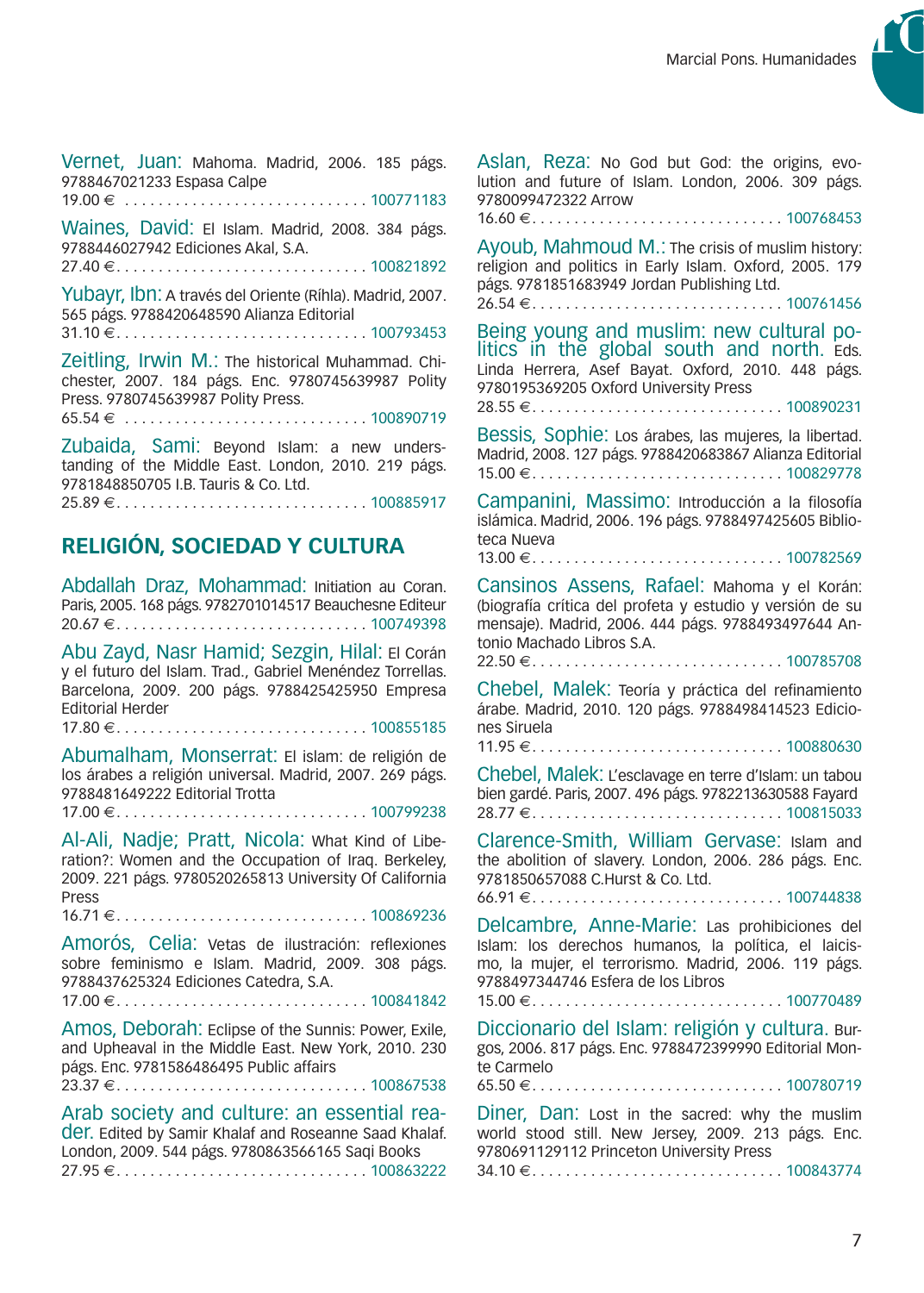Ń

Donner, Fred M.: Muhammad and the believers: at the origins of Islam. Cambridge (Mass), 2010. 275 págs. Enc. 9780674050976 Belknap Harvard

29.52 E . . 100873868

Edis, Taner: An ilusion of harmony: science and religion in Islam. New York, 2007. 265 págs. Enc. 9781591024491 Prometheus Books UK

35.13 E . . 100796629

Edward Said: a legacy of emancipation and representation. Eds. Adel Iskandar, Hakem Rustom. California, 2010. 568 págs. 9780520258907 University Of California Press

31.57 E . . 100877131

El Corán. 9ª ed. Ed. Julio Cortés. Barcelona, 2005. 779 págs. Enc. 9788425415944 Empresa Editorial Herder 21.00 E . . 100758286

El Corán ayer y hoy: perspectivas actuales<br>sobre el Islam: estudios en honor al profesor Julio Cortés. coords. Miguel Hernando de Larramendi, Salvador Peña Martín. Córdoba, 2008. 571 págs. Enc. 9788496756458 Editorial Berenice  $35.00 \in \ldots, \ldots, \ldots, \ldots, \ldots, \ldots, \ldots, 100820476$ 

Engineer, Asghar Ali: Teología islámica de la libe-

ración. Madrid, 2010. 237 págs. 9788492333059 Adgn-N Libros 18.00 E . . 100882470

Epalza, Míkel de: El Corán y sus traducciones: propuestas. Colaboradores Josep V. Forcadell y Joan M. Perujo. Alicante, 2008. 340 págs. 9788479089580 Universidad De Alicante

24.00 E . . 100830771

Gaiser, Adam: Muslims, scholars, soldiers: the origin and elaboration of the Ibadi Imamate traditions. Oxford, 2010. 208 págs. Enc. 9780199738939 Oxford University Press

65.40 E . . 100890234

Gopin, Marc: Holy War, holy peace: how religion can bring peace to the Middle East. Oxford, 2005. 269 págs. 9780195181036 Oxford University Press 20.03 E . . 100731681

Halevi, Leor: Muhammad's grave: death rites and the making of islamic society. New York, 2007. 400 págs. Enc. 9780231137423 Columbia University Press

39.90 E . . 100790568

Hammoudi, Abdellah: Maestro y discípulo: fundamentos culturales del autoritarismo en las sociedades árabes. Barcelona, 2007. 270 págs. 9788476588161 Anthropos 16.50 E . . 100794738 Hashemi, Nader: Islam, secularism, and liberal democracy: toward a democratic theory for muslim societies. Oxford, 2009. 304 págs. Enc. 9780195321241 Oxford University Press

 $58.12 \in \ldots \ldots \ldots \ldots \ldots \ldots \ldots \ldots \ldots \ldots 100890270$ 

Hirsi Ali, Ayaan: Yo acuso: defensa de la emancipación de las mujeres musulmanas. Barcelona, 2006. 196 págs. Enc. 9788481095784 Galaxia Gutenberg

15.50 E . . 100767658

Horrut, Claude: Ibn Khaldûn, un islam des "lumières"?. Paris, 2006. 227 págs. 9782870279984 Complexe Editions

22.61 E . . 100783729

Hussein, Mahmoud: Penser le Coran. Paris, 2009. 192 págs. 9782246740810 Grasset Et Fasquelle 19.85 E . . 100840145

Islam and global dialogue: religious plura- lism and the pursuit of peace. Ed. Roger Boase. Surrey, 2010. 309 págs. 9781409403449 Ashgate 28.01 E . . 100874489

Jarmakani, Amira: Imagining arab womanhood: the cultural mythology of veils, harems, and belly dancers in the U.S.. London, 2010. 235 págs. 9780230103306 Palgrave

30.87 E . . 100885256

Karamustafa, Ahmet T.: Sufism: the formative period. Edinburgh, 2007. 202 págs. 9780748619191 Edinburgh University Press

29.75 E . . 100795901

Kayaní, Azadé; Zein, Martha: La mujer en los países musulmanes: sólo las diosas pasean por el infierno. Barcelona, 2010. 295 págs. 9788496495425 Les Punxes 20.00 E . . 100884360

La mujer musulmana: desde la traducción a la realidad. Eds. Katjia Torres Calzada, Francisco José Borrego Sierra. Sevilla, 2010. 218 págs. 9788496980853 Arcibel Editores S.L.

 $12.00 € \ldots \ldots \ldots \ldots \ldots \ldots \ldots \ldots \ldots \ldots \ldots \ldots 100878449$ 

Lane, J.E.; Redissi, Hamadi: Religion and politics: Islam and muslim civilization. 2nd ed. Surrey, 2009. 336 págs. Enc. 9780754674184 Ashgate  $53.06 \in \dots, \dots, \dots, \dots, \dots, \dots, \dots, 100852179$ 

Lazreg, Marnia: Questioning the veil: open letters to muslim women. New Jersey, 2009. 156 págs. Enc. 9780691138183 Princeton University Press 23.21 E . . 100851270 Leaman, Oliver: Islamic Philosophy. Chichester, 2010. 288 págs. 9780745645995 Wiley

23.14 E . . 100890652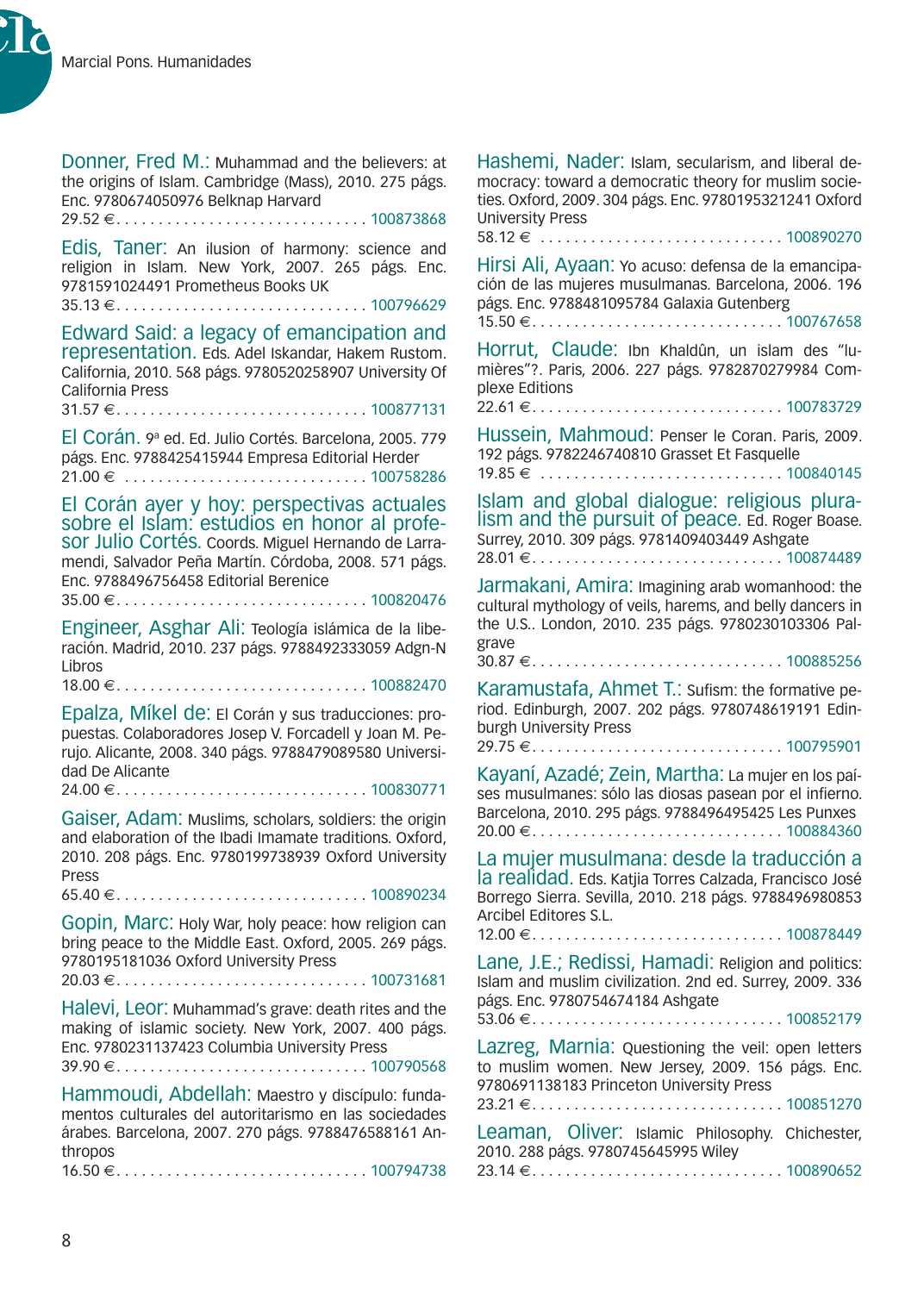Lewis, Bernard: Faith and power: religion and politics in the Middle East. Oxford, 2010. 232 págs. Enc. 9780195144215 Oxford University Press

22.62 E . . 100890244

March, Andrew F.: Islam and liberal citizenship: the search for an overlapping consensus. Oxford, 2009. 360 págs. Enc. 9780195330960 Oxford University Press 54.50 E . . 100890269

Mathewes, Charles T.: Understanding religious ethics. Chichester, 2010. 277 págs. 9781405133524 Wiley  $31.89 \in$  100867406

Mernissi, Fátima: El amor en el Islam: a través del espejo de los textos antiguos. Madrid, 2008. 189 págs. 9788403099371 Aguilar, S.A.

17.50 E . . 100817665

Mujeres y sociedad islámica: una visión plural. Coord. María Isabel Calero Secall. Málaga, 2006. 325 págs. 9788497471299 Universidad de Malaga 17.99 E . . 100772867

Princeton readings in islamist thought: texts and contexts from al-Banna to Bin Laden. Edited and introduced by Roxanne L. Euben and Muhammad Qasim Zaman. New Jersey, 2009. 516 págs. 9780691135885 Princeton University Press 27.25 E . . 100860018

Qutb, Sayyid: Justicia social en el Islam. Traducción y estudio preliminar de José Cepedello Boiso. Córdoba, 2007. 360 págs. Enc. 9788496710849 Almuzara Ediciones  $23.00 \in$  100802819

Ramadan, Tareq: Radical Reform: islamic ethics and liberation. Oxford, 2009. 372 págs. Enc. 9780195331714 Oxford University Press

25.28 E . . 100836071

Rebollo Ávalos, María José: La revista Al-Ma 'Rifa: cultura e ideología en el mundo árabe contemporáneo. Granada, 2007. 270 págs. 9788433839954 Universidad de Granada

18.00 E . . 100799083

Religion in the Middle East: three religions in concord and conflict. Vol.1: Judaism and Christianity. Ed. A.J. Arberry. Cambridge, 2010. 624 págs. 9780521125246 Cambridge University Press 48.04 E . . 100890609

Religion in the Middle East: three religions in concord and conflict. Vol.2: Islam. Ed. A.J. Arberry. Cambridge, 2010. 784 págs. 9780521088954 Cambridge University Press 48.04 E . . 100890608

## Religion in the Middle East: three religions

in concord and conflict. Ed. A.J. Arberry. Contents: Vol.1: Judaism and Christianity – Vol.2: Islam. Cambridge, 2010. 1408 págs. 2 VOL. 9780521176514 Cambridge University Press

 $69.55 \in$  100890611

Saleh Alkhalifa, Waleed: Amor, sexualidad y matrimonio en el Islam. Sevilla, 2010. 231 págs. 9788496327757 Ediciones de Oriente y del Mediterraneo  $17.00 \in .\ldots.\ldots.\ldots.\ldots.\ldots.\ldots.100872052$ 

Schooling Islam: the culture and politics of modern muslim education. Eds. Robert W. Hefner, Muhammad Qasim Zaman. Princeton (New Jersey), 2007. 271 págs. 9780691129334 Princeton University Press 23.03 E . . 100791002

Sutton, Philip; Vertigans, Stephen: Resurgent Islam: a sociological approach. Chichester, 2005. 248 págs. Enc. 9780745632322 Wiley

72.10 E . . 100890658

Textos fundamentales de la tradición reli- giosa musulmana. Coord. Montserrat Abumalham. Madrid, 2005. 231 págs. 9788481647495 Editorial Trotta 14.00 E . . 100754422

The legacy of islamic antisemitism: from sa- cred texts to solemn history. Ed. Andrew G. Bostom; Foreword by Ibn Warraq. New York, 2008. 766 págs. Enc. 9781591025542 Prometheus Books Uk

41.11 E . . 100828428

Tripp, Charles: Islam and the moral economy: the challenge of capitalism. Cambridge, 2006. 225 págs. 9780521682442 Cambridge University Press

 $27.55 \in . . . . . . . . . . . . . . . . . . . . . . . 100781598$ 

Tucker, Judith E.: Women, family, and gender in islamic Law. New York, 2008. 255 págs. 9780521537476 Cambridge University Press

29.56 E . . 100828800

Whitaker, Brian: Amor sin nombre: la vida de los gays y las lesbianas en el Islam. Madrid, 2007. 235 págs. 9788488052506 Egales-Editorial Gay y Lesbiana

 $20.00 \in \ldots \ldots \ldots \ldots \ldots \ldots \ldots \ldots \ldots \ldots 100811400$ 

Women in Islam and the Middle East: a reader. Ed. Ruth Roded. London, 2008. 279 págs. 9781845113858 I.B. Tauris & Co. Ltd.

24.96 E . . 100823488

Women in the Middle East and North Africa: agents of change. Eds. Fatima Sadiqi, Moha Ennaji. London, 2010. 298 págs. 9780415573214 Routledge 39.65 E . . 100890304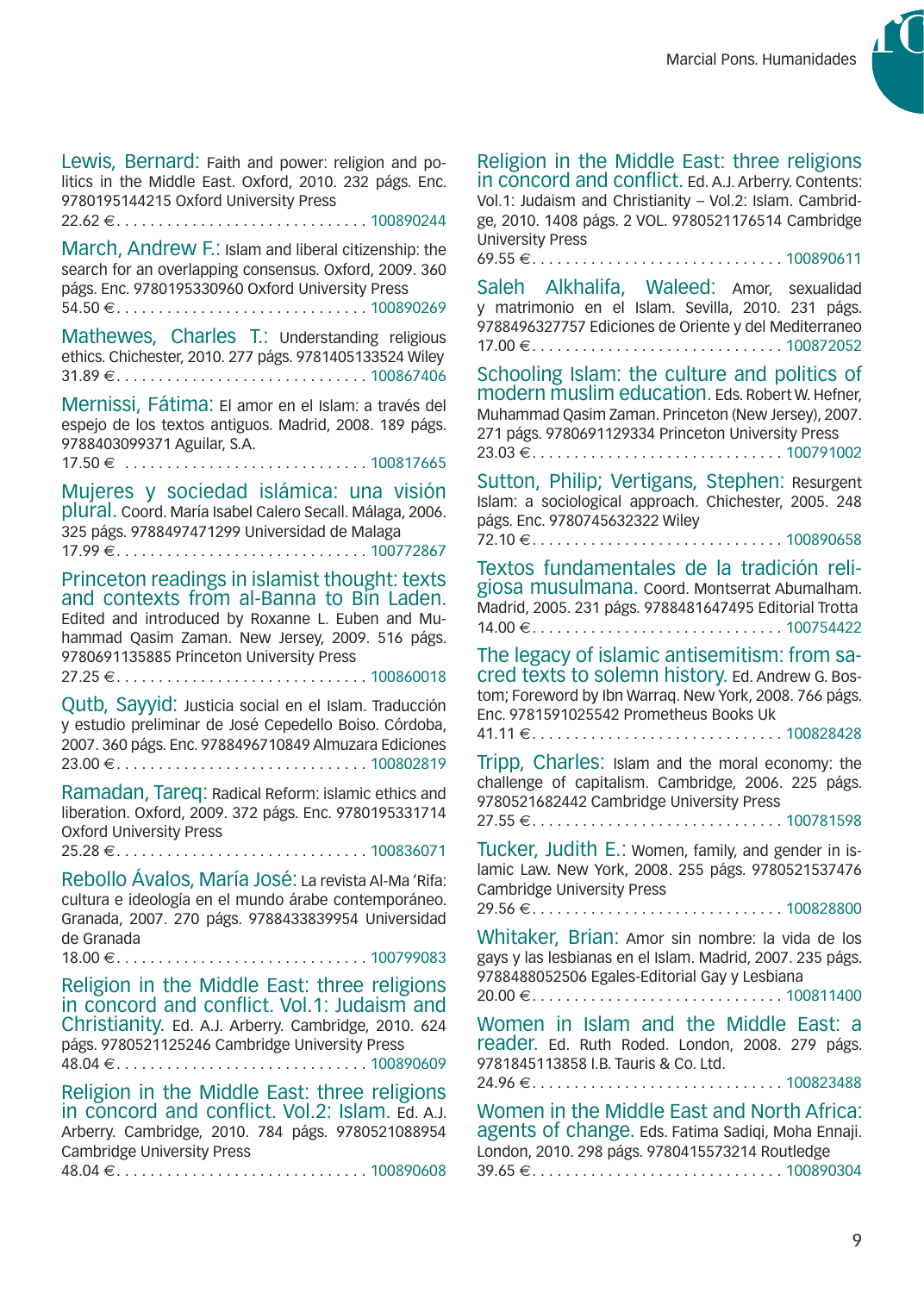

# **POLÍTICA, DERECHO**

Abd Al-Raziq, Ali: El Islam y los fundamentos del poder: estudio sobre el Califato y el gobierno en el Islam. Traducción, introducción y notas de Juan Antonio Pacheco. Granada, 2007. 174 págs. 9788433845603 Universidad de Granada

12.00 E . . 100813471

Ahmed An-Na'im, Abdullahi: Islam and the secular state: negotiating the future of Shari'a. Cambridge (Mass), 2008. 309 págs. Enc. 9780674027763 Harvard University Press

34.62 E . . 100822451

Akhtar, Shabbir: Islam as political religion: the future of an imperial faith. London, 2010. 312 págs. 9780415781473 Routledge

35.11 E . . 100879562

Awan, Samina: Majlis-i-Ahrar-i-Islam: a socio-political study. Oxford, 2010. 350 págs. Enc. 9780199060115 Oxford University Press

 $24.15 \in \ldots \ldots \ldots \ldots \ldots \ldots \ldots \ldots \ldots \ldots 100890237$ 

Ayoob, Mohammed: The many faces of political Islam: religion and politics in the muslim world. Includes bibliographical references and index. Michigan, 2008. 213 págs. 9780472069712 University of Michigan Museum 30.12 E . . 100835384

Bakhsh Rais, Rasul: Recovering the frontier state: war, ethnicity, and state in Afghanistan. Plymouth, 2008. 236 págs. 9780739137017 Lexington Books 27.86 E . . 100849540

Baxter, Kylie; Akbarzadeh, Shahram: US foreign policy in the Middle East: the roots of anti-americanism. London, 2008. 208 págs. 9780415410496 Routledge  $33.77 \in \ldots, \ldots, \ldots, \ldots, \ldots, \ldots, 100890284$ 

Billingsley, Anthony: Political succession in the arab world: Constitutions, family loyalties and Islam. London, 2009. 250 págs. Enc. 9780415495363 Routledge 108.81 E . . 100890567

Bond, Christopher S; Simons, Lewis M.: The next front: Southeast Asia and the road to global peace with Islam. Chichester, 2009. 288 págs. Enc. .<br>9780470503904 Wiley 23.59 E . . 100890724

Bsoul, Labeeb Ahmed: International treaties (Mu 'ahadat) in Islam: theory and practice in the light of islamic international Law (Siyar) according to orthodox schools. Lanham, 2008. 216 págs. 9780761838982 University Press of America 33.32 E . . 100818716

Cook, Michael: Commanding right and forbidding wrong in Islamic thought. Cambridge, 2010. 724 págs. 9780521130936 Cambridge University Press

48.04 E . . 100890624

Dershowitz, Alan: The case for peace: how the arab-israeli conflict can be resolved. Chichester, 2006. 256 págs. 9780470045855 Wiley

14.74 E . . 100890716

Elecciones sin elección: procesos electora- les en Oriente Medio y El Magreb. Eds. Ignacio Álvarez-Ossorio y Luciano Zaccara. Madrid, 2009. 355 págs. 9788496327733 Ediciones de Oriente y del Mediterraneo

 $19.00 \in . . . . . . . . . . . . . . . . . . . . . . . 100858183$ 

Enayat, Hamid: Modern islamic political thought: the response of the Shi i and muslims to the twentieth century. London, 2005. 225 págs. 9781850434665 I.B. Tauris & Co. Ltd.

24.93 E . . 100732042

Esteva, Jordi: Mil y una voces. Madrid, 1998. 313 págs. 9788403593848 El País –Edición Internacional– 17.04 E . . 100435181

Fattah, Moataz A.: Democratic values in the muslim world. Colorado, 2008. 209 págs. 9781588265456 Lynne Rienner Publishers

31.56 E . . 100835000

Feldman, Noah: The fall and rise of the Islamic State. Princeton (New Jersey), 2008. 183 págs. Enc. 9780691120454 Princeton University Press 20.38 E . . 100813928

Ferjani, Mohamed-Chérif: Política y religión en el campo islámico. Traducido por José Miguel Marcén. Barcelona, 2009. 257 págs. 9788472904668 Edicions Bellaterra 2000, S.L.

 $18.00 \in . . . . . . . . . . . . . . . . . . . . . . . 100857403$ 

Gause, F. Gregory: The international relations of the Persian Gulf. Cambridge, 2009. 270 págs. 9780521137300 Cambridge University Press

22.75 E . . 100890639

Gray, Matthew: Conspirancy theories in the arab world: sources and politics. London, 2010, 224 págs. 9780415575195 Falmer

40.98 E . . 100877016

Hallaq, Wael B: Sharî`a: theory, practice, transformations. Cambridge, 2009. 614 págs. 9780521678742 Cambridge University Press

46.16 E . . 100856381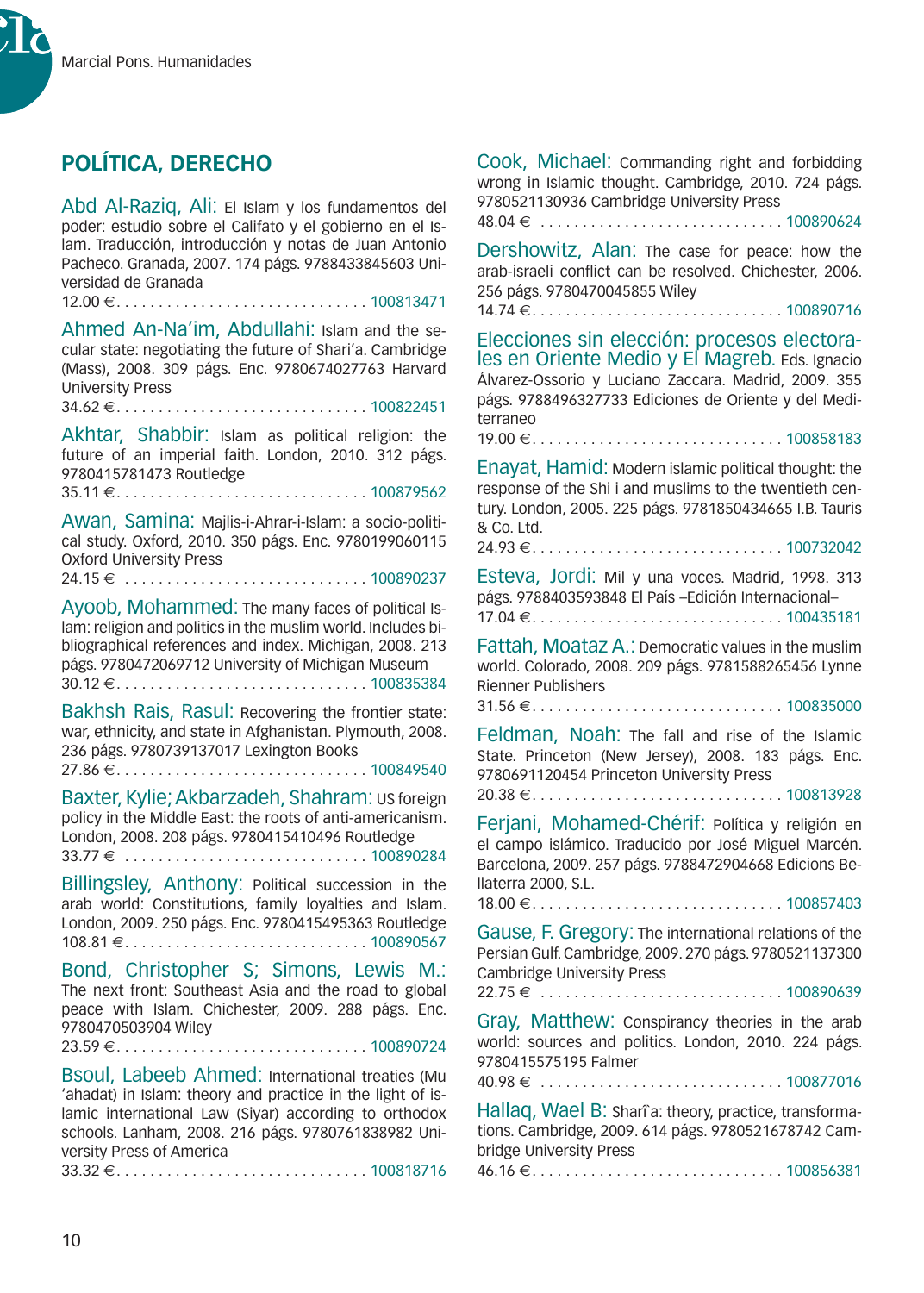Hammond, Andrew: What the arabs think of America. Oxford, 2007. 230 págs. Enc. 9781846450006 Greenwood Publishing Group.

39.76 E . . 100796485

Hardy, Roger: The muslim revolt: a journey through political Islam. London, 2010. 235 págs. 9781849040327 C. Hurst & Co. Ltd.

19.99 E . . 100876004

Hashim Kamali, Mohammad: The right to life, security, privacy and ownership in Islam. London, 2008. 315 págs. 9781903682555 The Islamic Texts Society  $30.75 \in$  100828919

Islam and political legitimacy. Eds. Shahram Akbarzadeh, Abdullah Saeed. London, 2007. 200 págs. 9780415444378 Routledge

 $36.66 \in \dots, \dots, \dots, \dots, \dots, \dots, \dots, 100890573$ 

Islam y Derechos Humanos. Ed. Agustín Motilla. Madrid, 2006. 197 págs. 9788481648683 Editorial Trotta  $14.00 \in . . . . . . . . . . . . . . . . . . . . . . . . 100778479$ 

Ismael, Tareq Y.; Ismael, Jacqueline S.: Government and politics of the Contemporary Middle East. London, 2010. 488 págs. 9780415491457 Routledge 32.31 E . . 100890275

Macris, Jeffrey R.: The politics and security of the Gulf: anglo-american hegemony and the shaping of a region. London, 2009. 336 págs. 9780415778718 Routledge 36.71 E . . 100890306

Mahler, Gregory S.; Mahler, Alden R.W.: The Arab-Israeli conflict: an introduction and documentary reader. New York, 2009. 302 págs. 9780415774611 Falmer 34.47 E . . . . . . . . . . . . . . . . . . . . . . . . . . . . . 100855436

Maíllo Salgado, Felipe: Diccionario de Derecho islámico. Gijón, 2005. 590 págs. Enc. 9788497042109 Ediciones Trea, S.L.

59.00 E . . 100768190

Martín Muñoz, Gema: El Estado árabe: crisis de legitimidad y contestación islamista. Barcelona, 1999. 423 págs. 9788472901193 Edicions Bellaterra 2000, S.L. 22.00 E . . 100483702

Masr, Vali: The Shia Revival: how conflicts within Islam will shape the future. New York, 2006. 286 págs. Enc. 9780393062113 W.W. Norton & Company Ltd. 30.22 E . . 100782301

Mernissi, Fátima: El miedo a la modernidad: Islam y democracia. Madrid, 2007. 285 págs. 9788496327290 Ediciones del Oriente y del Mediterraneo 18.00 E . . 100798416 Moore, Kathleen: The unfamiliar abode: islamic Law in the United States and Britain. Oxford, 2010. 208 págs. Enc. 9780195387810 Oxford University Press

54.50 E . . 100890248

Muslim attitudes to Jews and Israel: the ambivalences of rejection, antagonism, tolerance and cooperation. Ed. Moshe Ma'Oz. Portland, 2010. 326 págs. Enc. 9781845193225 Sussex Academic Pr.

 $68.02 \in \ldots \ldots \ldots \ldots \ldots \ldots \ldots \ldots \ldots \ldots 100869069$ 

Nasr, Vali: The Shia revival: how conflicts within Islam will shape the future. New York, 2006. 309 págs. 9780393329681 W.W. Norton & Company Ltd.

17.66 E . . 100801780

Orfy, Mohammed Moustafa: NATO and the Middle East: the geopolitical context post-9/11. London, 2010. 242 págs. Enc. 9780415592345 Routledge

 $106.10 \in \ldots \ldots \ldots \ldots \ldots \ldots \ldots \ldots \ldots \ldots 100890552$ 

Political Islam: a critical reader. Ed. Frederic Volpi. London, 2010. 488 págs. 9780415560283 Routledge 41.12 E . . 100890279

Prado, Abdennur: El lenguaje político del Corán: democracia, pluralismo y justicia social en el Islam. Madrid, 2010. 213 págs. 9788478844630 Editorial Popular 15.10 E . . 100867968

Rubin, Barry: The long war for freedom: the arab struggle for democracy in the Middle East. Chichester, 2005. 304 págs. Enc. 9780471739012 Wiley 25.63 E . . 100890720

Seale, Patrick: The struggle for Arab Independence: Riad el-Solh and the makers of the Modern Middle East. Cambridge, 2010. 804 págs. Enc. 9780521191371 Cambridge University Press

36.70 E . . 100867705

Segura, Antoni: Más allá del Islam: política y conflictos actuales en el mundo musulmán. Madrid, 2001. 403 págs. 9788420673158 Alianza Editorial

11.20 E . . 100555150

Shari'a: islamic Law in the contemporary context. Eds. Abbas Amanat, Frank Griffel. Stanford, 2007. 249 págs. Enc. 9780804756396 Stanford University Press

48.83 E . . 100817851

Souaiaia, Ahmed E.: Contesting justice: women, Islam, Law and society. New York, 2008. 189 págs. Enc. 9780791473979 State University Of New York

52.98 E . . 100826711

The struggle over democracy in the Middle East: regional politics and external policies.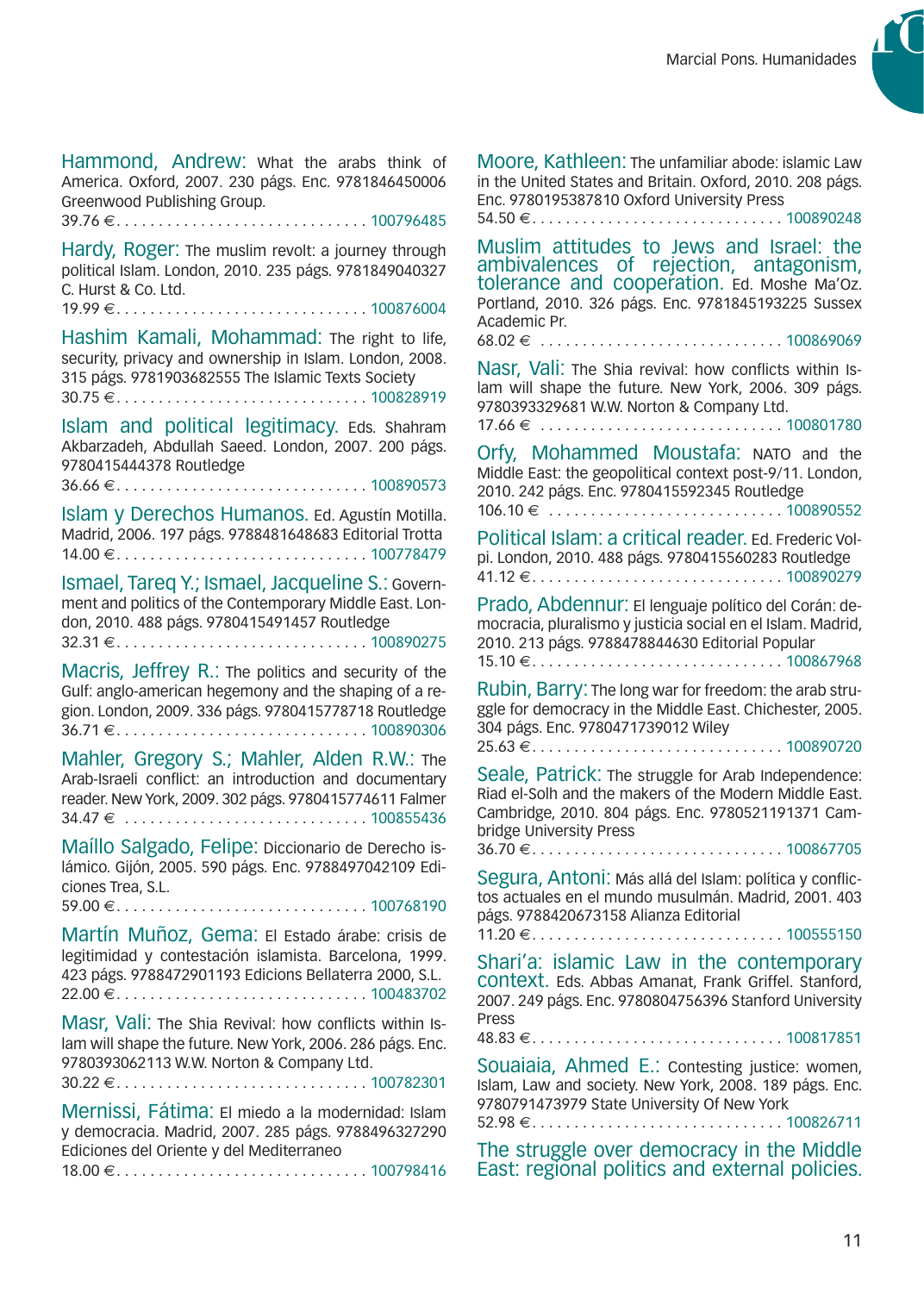

Eds. Nathan J. Brown, Emad Shahin. London, 2009. 212 págs. 9780415773805 Routledge 36.71 E . . 100890305

Vikor, Knut S.: Between God and the Sultan: a history of islamic Law. London, 2005. 387 págs. Enc. 9781850657385 C. Hurst & Co. Ltd.

73.51 E . . 100743621

Volpi, Frédéic: Political Islam observed. London, 2010. 288 págs. 9781849040617 C. Hurst & Co. Ltd. 34.02 E . . 100877701

Zubaida, Sami: Islam, the people and the state: political ideas and movements in the Middle East. London, 2009. 192 págs. 9781845118235 I.B. Tauris & Co. Ltd. 19.10 E . . 100843846

## **ISLAMISMO, RADICALISMO**

Aaron, David: In their own words: voices of Jihad: compilation and commentary. California, 2008. 335 págs. 9780833044020 Rand Corporation

 $25.75 \in .\ldots, \ldots, \ldots, \ldots, \ldots, \ldots, \ldots, 100835652$ 

Alagha, Joseph Elie: The shifts in Hizbullah's ideology: religious ideology, political ideology, and political program. Amsterdam, 2006. 380 págs. 9789053569108 Nbn Internationalbook Network

62.79 E . . 100789634

Bonney, Richard: Jihad: from Qu'ran to Bin Laden. London, 2006. 593 págs. 9780230507029 Palgrave 26.65 E . . 100784766

Bozarslan, Hamit: Una historia de la violencia en Oriente Medio: desde el fin del Imperio Romano hasta Al Qaeda. Traducción de Zoraida de Torres Burgos. Barcelona, 2009. 457 págs. 9788483078686 Ediciones Peninsula 24.00 E . . 100857130

Brachman, Jarret M.: Global Jihadism: theory and practice. London, 2008. 207 págs. 9780415452427 Routledge

 $31.93 \in \ldots \ldots \ldots \ldots \ldots \ldots \ldots \ldots \ldots \ldots 100828819$ 

Buck-Morss, Susan: Pensar tras el terror: el islamismo y la teoría crítica entre la izquierda. Trad. Lorenzo Plana. Madrid, 2010. 212 págs. 9788477748335 Antonio Machado Libros S.A.

10.00 E . . 100871552

Burgat, François: El islamismo en tiempos de al-Qaida. Barcelona, 2006. 182 págs. 9788472903272 Edicions Bellaterra 2000, S.L.  $15.00 \in . . . . . . . . . . . . . . . . . . . . . . . 100777665$  Chérif, Mustapha: Tolerancia e intolerancia en el Islam. Barcelona, 2008. 237 págs. 9788472904118 Edicions Bellaterra 2000, S.L.

 $15.00 \in \ldots, \ldots, \ldots, \ldots, \ldots, \ldots, \ldots, 100821849$ 

Cook, David: Martyrdom in Islam. New York, 2007. 206 págs. 9780521615518 Cambridge University Press  $24.40 \in 100794105$ 

Devji, Faisal: Paisajes del Yihad: militancia, moralidad, modernidad. Barcelona, 2007. 174 págs. 9788472903678 Edicions Bellaterra 2000, S.L.  $15.00 \in .\ldots.\ldots.\ldots.\ldots.\ldots.\ldots.100806059$ 

El Islam, el fundamentalismo y la traición<br>al Islam tradicional: ensavos de especialistas musulmanes occidentales. Ed. Joseph E. B. Lumbard; Prol. Seyyed Hossein Nasr. Palma de Mallorca, 2007. 469 págs. 9788497164580 J.J. de Olañeta, Editor  $22.00 \in \ldots \ldots \ldots \ldots \ldots \ldots \ldots \ldots \ldots 100812878$ 

Elorza, Antonio: Los dos mensajes del Islam: razón y violencia en la tradición islámica. Barcelona, 2008. 371 págs. Enc. 9788466638852 Ediciones B, S.A. 18.50 E . . 100827055

Gerges, Fawaz A.: El viaje del yihadista: dentro de la militancia musulmana. Barcelona, 2007. 286 págs. 9788496642263 La Vanguardia

20.00 E . . 100792353

Hafez, Kai: Radicalism and political reform in the Islamic and Western Worlds. Cambridge, 2010. 260 págs. 9780521137119 Cambridge University Press 22.75 E . . 100890640

Harris, Lee: The suicide of reason: radical Islam's threat to the enlightenment. New York, 2007. 290 págs. Enc. 9780465002030 Basic Books

27.38 E . . 100807585

Hroub, Khalebd: Hamás: una guía introductoria. Madrid, 2007. 230 págs. 9788478843497 Editorial Popular  $11.50 \in \ldots, \ldots, \ldots, \ldots, \ldots, \ldots, \ldots, 100795558$ 

Husain, Ed: The islamist: why I joined radical Islam in Britain, what I saw inside and why I left. London, 2007. 288 págs. 9780141030432 Penguin Books, S.A.

16.50 E . . 100799053

Islam political violence: muslim diaspo- ra and radicalism in the West. Eds. Shahram Akbarzadeh, Fethi Mansouri. London, 2010. 257 págs. 9781848851979 I.B. Tauris & Co. Ltd.

25.21 E . . 100875367

Jalal, Ayesha: Partisans of Allah: Jihad in South Asia. Cambridge, 2008. 373 págs. 9780674047365 Harvard University Graduate SCH 20.44 E . . 100870467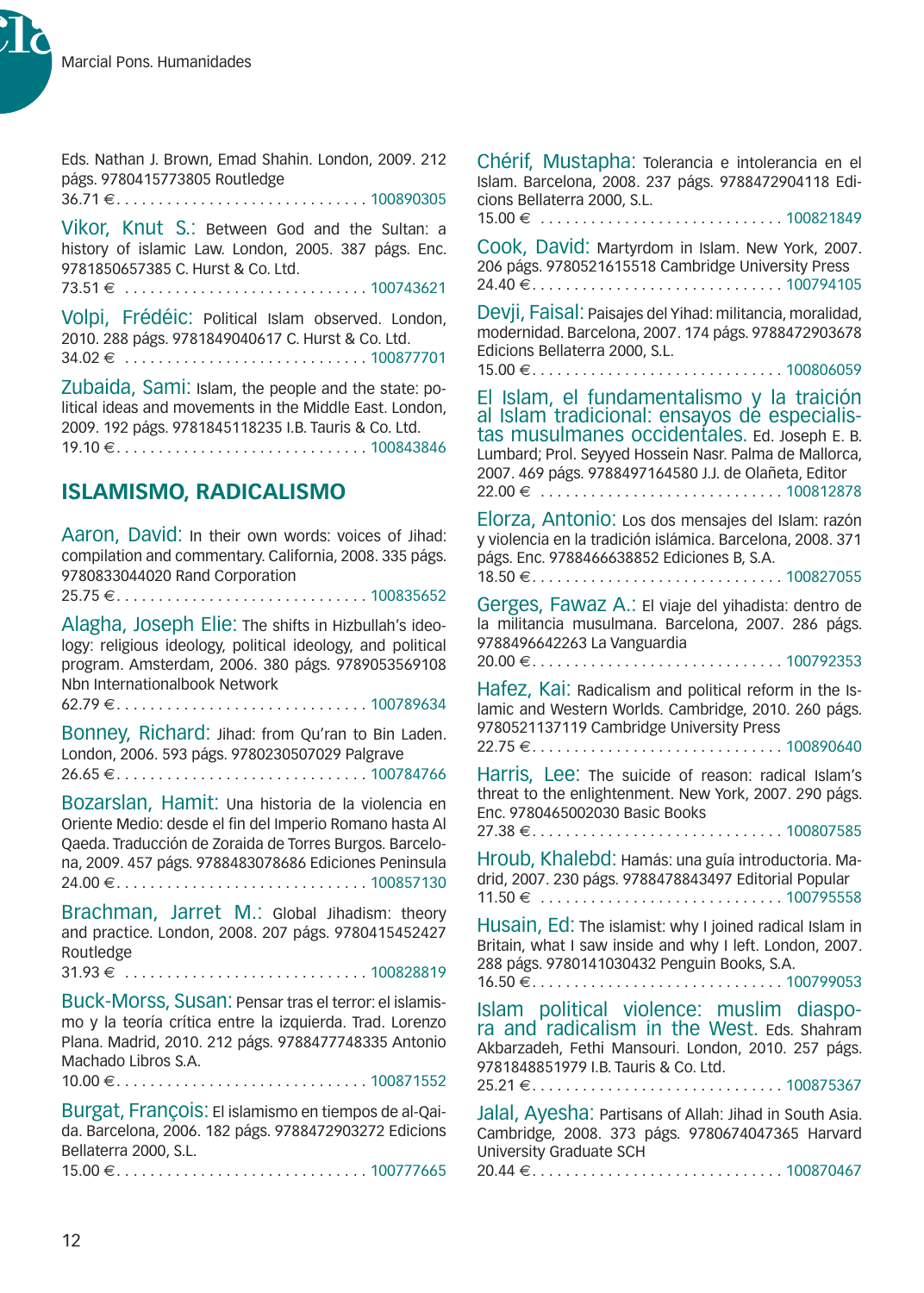Jespersen, Karen; Pitelkow, Ralf: Islamistas y buenistas: escrito de acusación. Madrid, 2008. 219 págs. Enc. 9788496729124 Gota a Gota Ediciones 21.00 E . . 100827175

Just war on terror?: a christian and muslim response. Eds. David Fisher, Brian Wicker. Surrey, 2010. 231 págs. 9781409408086 Ashgate

26.14 E . . 100876122

Kurz, Anat N.: Fatah and the politics of violence: the institutionalization of a popular struggle. Brighton, 2005. 228 págs. Enc. 9781845190323 Sussex Academic Pr. 84.16 E . . 100759635

Lamloum, Olfa: Al-Jazira: espeio rebelde y ambiguo del mundo árabe. Barcelona, 2006. 141 págs. 9788488711861 Editorial Hacer

13.00 E . . 100781754

Les fabrique du Jihad. Dir. Jean-Luc Marret. Paris, 2005. 334 págs. 9782130547174 Pr.Univ. France 27.72 E . . 100735993

Levitt, Matthew: Hamás: política, beneficencia y terrorismo al servicio de la Yihad. Barcelona, 2007. 441 págs. Enc. 9788496694217 Belacqva de Ediciones y Publicaciones

34.00 E . . 100791805

López Barrios, Francisco: La conspiración de los Ulemas. Córdoba, 2008. 323 págs. Enc. 9788496968691 Almuzara Ediciones

22.00 E . . 100822795

MacFarquhar, Neil: Hezbolá le desea feliz cumpleaños: encuentros inesperados en Oriente Próximo. Madrid, 2010. 381 págs. 9788475069289 Ediciones Turner  $26.00 \in \ldots \ldots \ldots \ldots \ldots \ldots \ldots \ldots \ldots \ldots \ldots 100882220$ 

Maraver, Óscar: Iraq Ablaze: inside the insurgency. London, 2005. 277 págs. 9781845111106 I.B. Tauris & Co. Ltd. 32.04 E . . 100745052

Maréchal, Brigitte: Les Frères musulmans en Europe: racines et discours. Paris, 2009. 310 págs. 9782130576099 Pr.Univ. France

30.65 E . . 100851002

Marranci, Gabriele: Jihad beyond islam. Oxford, 2006. 184 págs. 9781845201586 Berg Publishers Limited 31.37 E . . 100775306

Martín, Javier: Hizbulah: el brazo armado de Dios. 2ª ed. Prol. Javier Valenzuela. Madrid, 2006. 299 págs. 9788483192818 Los Libros de la Catarata  $17.00 \in \ldots \ldots \ldots \ldots \ldots \ldots \ldots \ldots \ldots \ldots 100786594$  Milton-Edwards, Beverley; Farrell, Stephen:

Hamas: the Islamic Resistance Movement. Chichester, 2010. 340 págs. 9780745642963 Wiley

21.77 E . . 100890644

Milton-Edwards, Beverley: Islamic fundamentalism since 1945. London, 2005. 160 págs. 9780415301732 Routledge

18.91 E . . 100733234

Moeller, Susan: Packaging terrorism: co-opting the news for politics and profit. Chichester, 2008. 248 págs. 9781405173650 Wiley

20.41 E . . 100890655

Moghadam, Assaf: The globalization of martyrdom: Al Qaeda, Salafi Jihad, and the diffusion of suicide attacks. Baltimore, 2008. 343 págs. Enc. 9780801890550 The Johns Hopkins University Press

47.96 E . . 100840005

Norton, Augustus Richard: Hezbollah: a short history. With a new afterword by the author Augustus Richard Norton. New Jersey, 2009. 199 págs. 9780691141077 Princeton University Press

13.75 E . . 100847472

Oliver, Kelly: Women as weapons of war: Iraq, sex, and the media. New York, 2007. 208 págs. 9780231141918 Columbia University Press

18.20 E . . 100867427

Palmer Harik, Judith: Hezbollah: the changing face of terrorism. London, 2005. 233 págs. 9781845110246 I.B. Tauris & Co. Ltd.

20.69 E . . 100744338

Palmer, Montes; Palmer, Princess: At the heart of terror: Islam,jihadists, and America's war on terrorism. Maryland, 2007. 289 págs. 9780742536036 The Rowman & Littlefield Pub. Group

21.09 E . . 100796886

Pargeter, Alison: The new frontiers of Jihad: radical Islam in Europe. London, 2008. 241 págs. Enc. 9781845113919 I.B. Tauris & Co. Ltd.

28.53 E . . 100827616

Peters, G.: Seeds of terror: how heroin is Bankrolling the Taliban and al Qaeda. Oxford, 2009. 300 págs. 9781851687237 Oneworld Publications Ltd.

18.65 E . . 100856959

Phares, Walid: La futura Yihad: estrategias terroristas contra Estados Unidos. Barcelona, 2006. Enc. 9788493465872 Gota a Gota Ediciones 30.00 E . . 100776101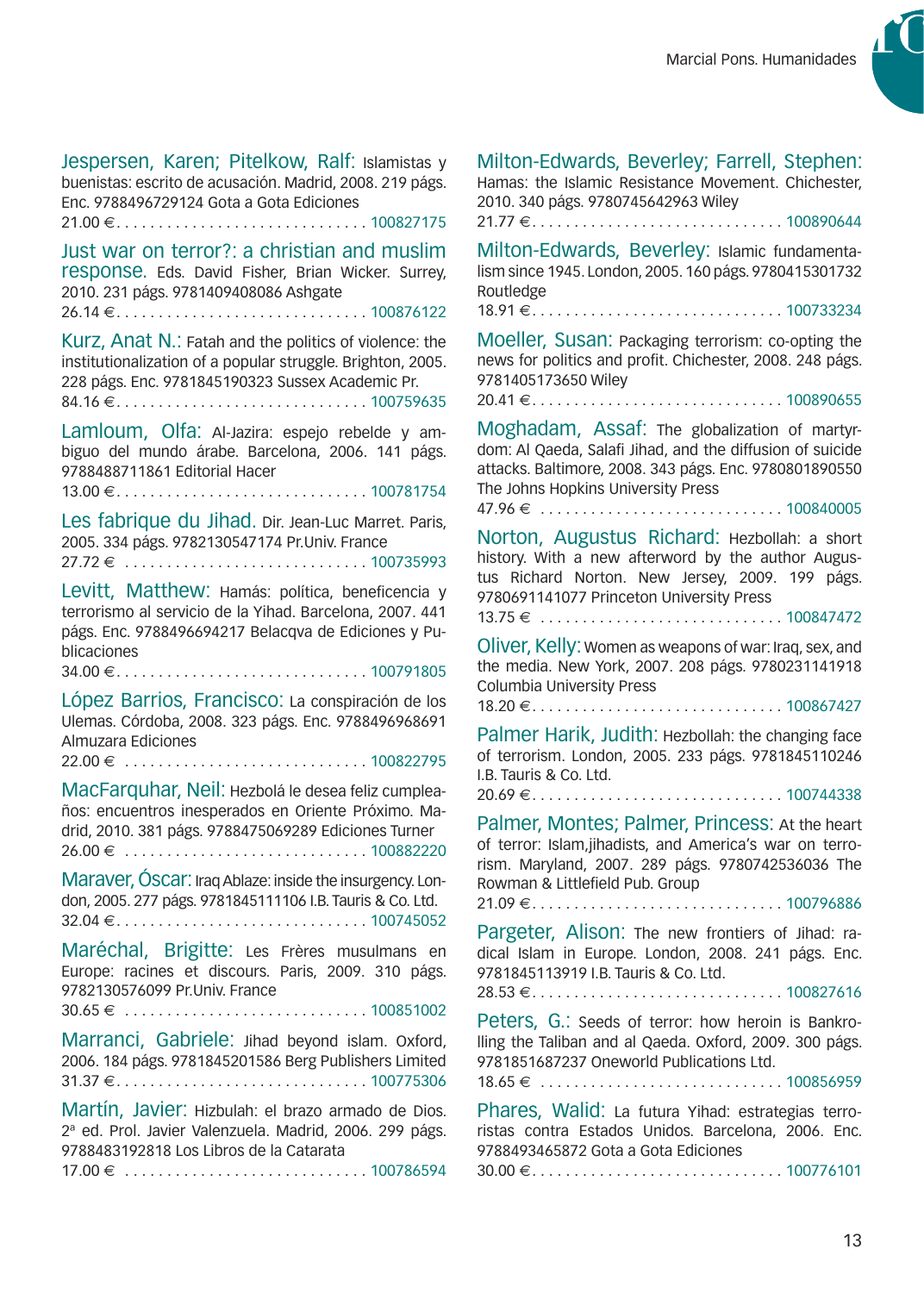Ŋ.

Qassem, Naim: Hizbullah: the story from within. Translated from the arabic by Dalia Khalil. London, 2010. 463 págs. 9780863566998 Saqi Books 14.83 E . . 100866161 Qu'est-ce que le salafisme?. Dir. Bernard Rougier. Paris, 2008. 271 págs. 9782130557982 Pr.Univ. France 21.09 E . . 100823659 Schanzer, Jonathan: Al-Qaeda's armies: Middle East affiliate groups and the next generation of terror. New York, 2005. 222 págs. 9781561718849 Specialist Press International  $20.91 \in \ldots \ldots \ldots \ldots \ldots \ldots \ldots \ldots \ldots \ldots \ldots 100733531$ Soguk, Nevzat: Globalization and islamism: beyond fundamentalism. Lanham, 2010. 235 págs. 9780742557512 The Rowman & Littlefield Pub. Group  $23.45 \in . . . . . . . . . . . . . . . . . . . . . . 100883135$ Tawil, Camille: Brothers in arms: the story of Al-Qa'ida and the arab jihadists. London, 2010. 209 págs. 9780863564802 Saqi Books 21.86 E . . 100881909 Ternisien, Xavier: Los hermanos musulmanes. Barcelona, 2007. 202 págs. 9788472903463 Edicions Bellaterra 2000, S.L.  $17.00 \in \ldots \ldots \ldots \ldots \ldots \ldots \ldots \ldots \ldots \ldots \ldots 100789780$ The theory and practice of islamic terrorism: an anthology. Eds. Marvin Perry and Howard E. Negrin. New York, 2008. 255 págs. 9780230608641 Palgrave  $27.55 \in . . . . . . . . . . . . . . . . . . . . . . . 100842322$ Torre, Ignacio de la: Islamismo: el radicalismo desvelado. Prol. Jorge Dezcallar de Mazarredo. Madrid, 2005. 189 págs. 9788488717894 Lid Editorial Empresarial, S.L.  $19.90 \in 100760560$ Torres Soriano, Manuel R.: El eco del terror: ideología y propaganda en el terrorismo yihadista. Prol. Peter Bergen. Madrid, 2009. 390 págs. 9788492751051 Plaza y Valdes 23.50 E . . 100852137 Verstrynge, Jorge: La guerra periférica y el Islam revolucionario: orígenes, reglas y ética de la guerra asimétrica. Colaboradores E. Díez poza y M. Ortega. Barcelona, 2005. 174 págs. 9788496356153 El Viejo Topo  $14.00 \in \ldots, \ldots, \ldots, \ldots, \ldots, \ldots, \ldots, 100734293$ Vertigans, Stephen: Militant Islam: a sociology of characteristics, causes and consequences. Contributions from Donncha Marron and Philip W. Sutton. New York, 2009. 211 págs. 9780415412469 Routledge 32.51 E . . 100836473 Violencia e Islam. Coord. Agustín Motilla. Granada, 2010. 181 págs. 9788498367195 Editorial Comares 16.00 E . . 100876175

Voice of Hezbollah: the statements of Sa- yyed Hassan Nasrllah. Ed. Nicholas Noe. London, 2007. 417 págs. 9781844671533 Verso Books

21.84 E . . 100803907

Wadud, Amina: Inside the gender Jihad: women's reform in Islam. Oxford, 2006. 283 págs. 9781851684632 Oneworld Publications Ltd.

 $26.11 \in \ldots \ldots \ldots \ldots \ldots \ldots \ldots \ldots \ldots \ldots \ldots 100777028$ 

Zollner, Barbara: The muslim brotherhood: Hasan al-Hudaybi and ideology. London, 2008. 206 págs. Enc. 9780415664172 Routledge

33.05 E . . 100890570

#### **ESTADOS, PAÍSES**

Achcar, Gilbert; Warschawski, Michel: La Guerra de los 33 días: Israel contra Hezbolá en el Líbano y sus consecuencias. Barcelona, 2007. 108 págs. 9788474269192 Icaria Editorial, S.A.

8.00 E . . 100790440

Aguirre, Mark: Yemen: un viaje a la Arabia profunda en tiempos turbulentos: tribus, velos e Islam. Barcelona, 2006. 252 págs. 9788496356566 Ed.de Intervencion Cultural,S.L. 19.00 E . . 10076348

Ahmad Jamás, Imán: Crónicas de Iraq. Presentación de Santiago Alba ; Ed. epílogo, cronología y notas de Carlos Varea. Madrid, 2006. 34521 págs. 9788496327245 Ediciones del Oriente y del Mediterraneo

17.00 E . . 100771244

Al-Bili, Uthman Sayyid Ahmad Ismail: Some aspects of Islam in Africa. London, 2008. 135 págs. Enc. 9780863723193 Ithaca Press/Garnet Pub.

 $38.57 \in 100818174$ 

Al-Rasheed, Madawi: A history of Saudi Arabia. 2<sup>nd</sup> ed. Cambridge, 2010. 340 págs. 9780521747547 Cambridge University Press

24.05 E . . 100890616

Al-Sayyid Marsot, Afaf Lutfi: A history of Egypt: from the arab conquest to the present. 2<sup>nd</sup> ed. Cambridge, 2007. 184 págs. 9780521700764 Cambridge University Press  $24.45 \in 100794634$ 

Alexander, Christopher: Tunisia: stability and reform in the modern Maghreb. London, 2010. 142 págs. 9780415483308 Routledge

34.20 E . . 100867588

Alshamsi, Mansoor Jassem: Islam and political reform in Saudi Arabia: the quest for political change and reform. London, 2010. 304 págs. Enc. 9780415412414 Routledge  $106.10 \in$ ...................................100890561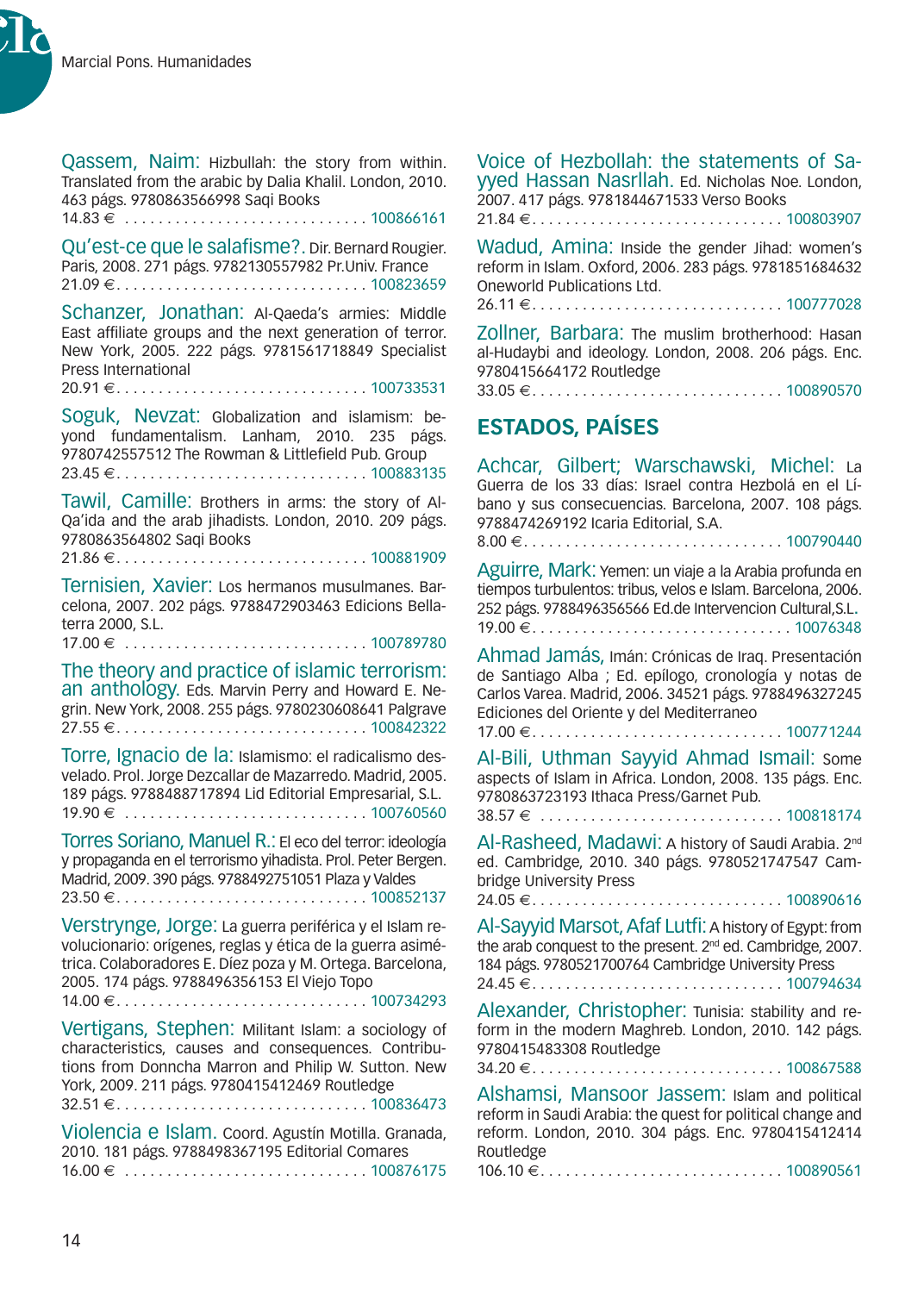Álvarez-Ossorio, Ignacio: Siria contemporánea. Madrid, 2009. 223 págs. 9788497566414 Editorial Sintesis, S.A

 $18.50 \in . . . . . . . . . . . . . . . . . . . . . . 100849071$ 

Anderson, Liam; Stansfield, Gareth: The future of Iraq: dictatoriaship, democracy or division?. New York, 2005. 277 págs. 9781403971449 Armand Colin Editeur 17.69 E . . 100762195

Arigita Maza, Elena: El Islam institucional en el Egipto contemporáneo. Granada, 2005. 297 págs. 9788433836885 Universidad de Granada

 $15.00 \in 100770540$ 

Baring, Evelyn: Modern Egypt. Cambridge, 2010. 968 págs. 9781108025539 Cambridge University Press  $48.30 \in \{100890629\}$ 

Barnes, Paul: Iraq: a political history from independence to Occupation. Oxfordshire, 2009. 377 págs. Enc. 9780691139579 Princeton University Press

31.70 E . . 100847461

Blumi, Isa: Chaos in Yemen: societal collapse and the new authoritarianism. London, 2010. 208 págs. Enc. 9780415780773 Routledge

 $106.10 \in \ldots, \ldots, \ldots, \ldots, \ldots, \ldots, \ldots, 100890307$ 

Bradley, John R.: Inside Egypt: the land of the pharaohs on the brink of a revolution. New York, 2008. 246 págs. 9780230614376 Palgrave

14.33 E . . 100856700

Corm, Georges: El Líbano contemporáneo: historia y sociedad. Barcelona, 2006. 385 págs. 9788472903197 Edicions Bellaterra 2000, S.L.

 $22.00 \in \ldots, \ldots, \ldots, \ldots, \ldots, \ldots, \ldots, 100772495$ 

De Lesseps, Ferdinand: The Suez Canal: letters and documents descriptive of its rise and progress in 1854-1856. Cambridge, 2011. 326 págs. 9781108026420 Cambridge University Press

21.55 E . . 100890630

Decoding the new Taliban: insights from the Afghan field. Ed. Antonio Giustozzi. London, 2009. 318 págs. Enc. 9781850659617 C.Hurst & Co. Ltd. 38.50 E . . 100855983 Doughty, Charles M.: Arabia desierta. A Coruña,

2006. 370 págs. 9788493477837 Ediciones del Viento  $22.00 \in \ldots \ldots \ldots \ldots \ldots \ldots \ldots \ldots \ldots \ldots 100773351$ 

Fuccaro, Nelida: Histories of city and State in the Persian Gulf: Manama since 1800. Cambridge, 2009. 276 págs. Enc. 9780521514354 Cambridge University Press 74.60 E . . 100890603

Gaury, Gerald de: Three kings in Bagdad: the tragedy of Iraq's monarchy. Preface by Philip Mansel ; Introduction by Alan de Lacy Rush. London, 2008. 227 págs. 9781845115357 I.B. Tauris & Co. Ltd.

22.71 E . . 100822829

Gordon, Joel: Nasser: hero of the arab Nation. Oxford, 2006. 146 págs. Enc. 9781851684113 Oneworld Publications Ltd.

49.62 E . . 100784304

Hale, William; Ozbudun, Ergun: Islamism, democracy and liberalism in Turkey: the case of the AKP. London, 2009. 240 págs. Enc. 9780415665087 Routledge 33.05 E . . 100890569

Harel, Amos; Issacharoff, Avi: 34 Days: Israel, Hezbollah, and the war in Lebanon. Translated by Ora Cummings and Moshe Tlamim. New York, 2008. 288 págs. 9780230614369 Palgrave

15.54 E . . 100851578

Haugbolle, Sune: War and memory in Lebanon. Cambridge, 2010. 278 págs. Enc. 9780521199025 Cambridge University Press

69.55 E . . 100890619

Hegghammer, Thomas: Jihad in Saudi Arabia: violence and pan-islamism since 1979. Cambridge, 2010. 302 págs. 9780521732369 Cambridge University Press 24.05 E . . 100890641

Herring, Eric; Rangwala, Glen: Iraq in fragments: the occupation and its legacy. London, 2006. 346 págs. Enc. 9781850657774 C. Hurst & Co. Ltd. 35.34 E . . 100744822

Iraq bajo ocupación: destrucción de la identidad y la memoria. Eds. Carlos Varea, Paloma Valverde y Esther Sanz. Madrid, 2009. 299 págs. 9788496327528 Ediciones de Oriente y del Mediterraneo 18.00 E . . 100840571

Islam in South Asia: in practice. Edited by Barbara D. Metcalf. New Jersey, 2009. 474 págs. 9780691044200 Princeton University Press 28.26 E . . 100851286

Kazimi, M.R.: A concise history of Pakistan. New York, 2009. 391 págs. Enc. 9780195475067 Oxford University Press

 $21.85 \in . . . . . . . . . . . . . . . . . . . . . . . . 100819297$ 

La hora de Iraq: opciones estratégicas de la resistencia iraquí. Ed. Jáled al Maani. Barcelona, 2010. 189 págs. 9788498882407 Icaria Editorial, S.A. 17.00 E . . 100875170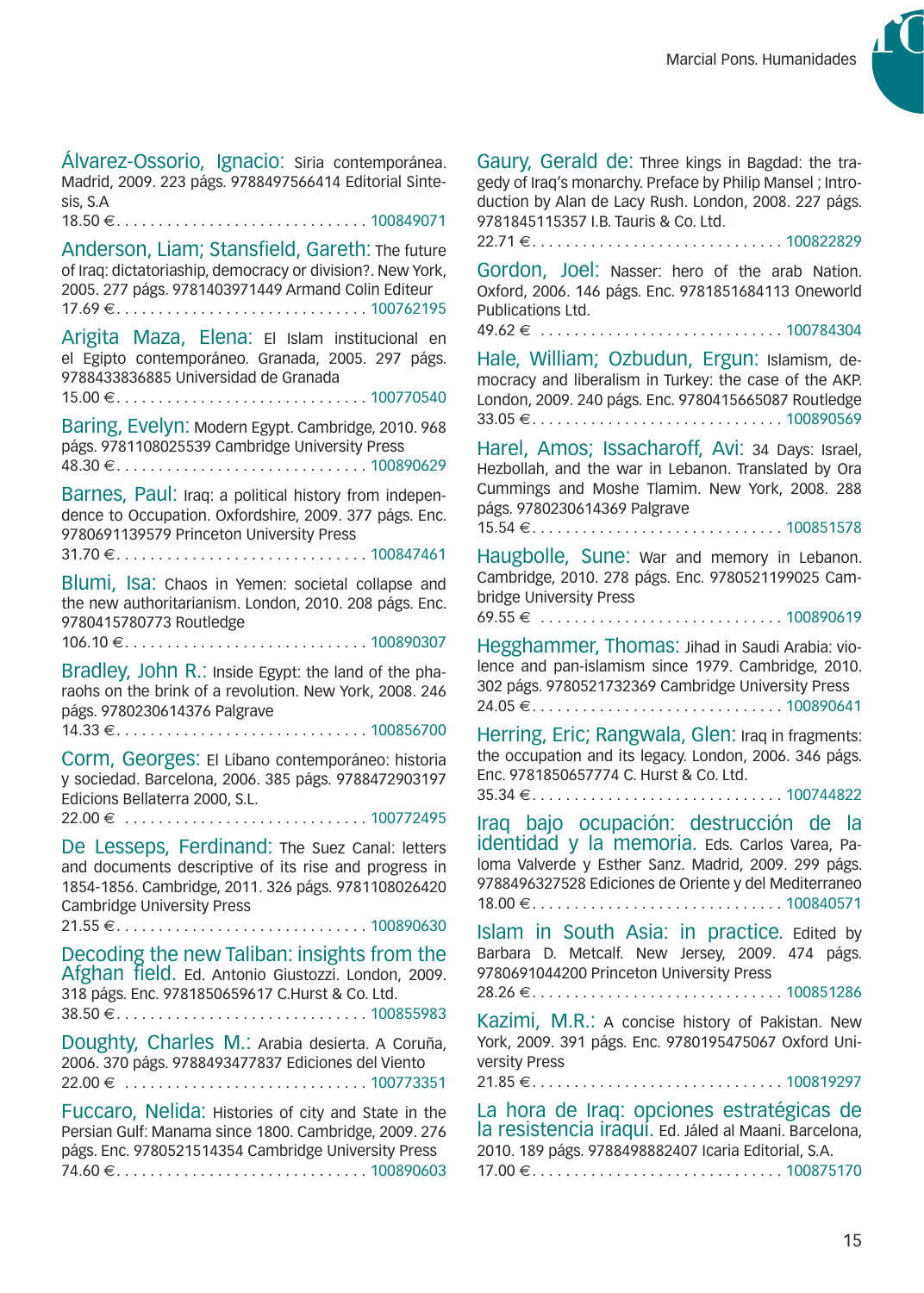Ŋ.

Lebanon: liberation, conflict, and crisis. Edited by Barry Rubin. New York, 2009. 244 págs. Enc. 9780230605879 Palgrave 82.73 E . . 100858711 Lemsyeh, Ahmed: Estado y Estados. Prólogo y estudio de Mercedes Aragón Huerta. Texto en español y árabe. Cádiz, 2007. 199 págs. 9788498281408 Universidad de Cádiz  $10.00 \in . . . . . . . . . . . . . . . . . . . . . . 100805314$ Mackey, Sandra: Mirror of the arab world: Lebanon in conflict. New York, 2009. 309 págs. 9780393333749 W.W. Norton & Company Ltd. 20.56 E . . 100847496 Maley, William: The Afghanistan wars. 2nd ed. New York, 2009. 329 págs. 9780230213142 Palgrave 26.48 E . . 100855411 Marsden, Magnus: Living Islam: muslim religious experience in Pakistan's north-west frontier. Cambridge, 2005. 297 págs. 9780521617659 Cambridge University Press  $29.20 \in \dots, \dots, \dots, \dots, \dots, \dots, \dots, 100762754$ Marsden, Peter: Afghanistan: aid, armies and empires. London, 2009. 234 págs. 9781845117511 I.B. Tauris & Co. Ltd. 21.63 E . . 100848398 Mehrez, Samia: Egypt's culture wars: politics and practice. 3rd ed. London, 2008. 352 págs. Enc. 9780415428972 Routledge 108.81 4 . . 100890563 Milton-Edwards, Beverle; Hinchcliffe, Peter: Jordan: a Hashemite legacy. 2<sup>nd</sup> ed. London, 2009. 152 págs. 9780415457187 Routledge 35.25 E . . 100890300 Norris, J.A.: The First Afghan War 1838-1842. Cambridge, 2010. 520 págs. 9780521130967 Cambridge University Press  $34.15 \in \ldots \ldots \ldots \ldots \ldots \ldots \ldots \ldots \ldots \ldots \ldots 100890623$ Polonskaya, Ludmila; Malashenko, Alexei: Islam in central Asia. 2nd ed. Berkshire, 2008. 171 págs. 9780863723360 Ithaca Press/Garnet Pub.  $24.14 \in$  100835662 Rabasa, Angela; Larrabee, F. Stephen: The rise of political Islam in Turkey. California, 2008. 113 págs. 9780833044570 Rand Corporation 22.53 E . . 100835654 Riverbend: Bagdad en llamas: el blog de una joven de Irak. Prol. Ahdaf Soueif; Introducción de James Ridgeway. Barcelona, 2006. 335 págs. 9788475845807 Laertes, S.A. 16.50 E . . 100772953

Rogers, Paul: Iraq and the war on terror: twelve months of insurgency 2004/2005. London, 2005. 184 págs. 9781845112059 LB Tauris & Co. Ltd. 23.14 E . . 100754435 Rozehnal, Robert: Islamic sufism unbound: politics and piety in twenty-first century Pakistan. New York, 2009. 275 págs. 9780230618961 Palgrave 28.48 E . . 100859197

Rutherford, Bruce K.: Egypt after Mubarak: liberalism, Islam, and democracy in the arab world. Oxford, 2008. 292 págs. Enc. 9780691136653 Princeton University Press

39.97 E . . 100840111

Schofield, Victoria: Afghan frontier: at the crossroads of conflict. London, 2010. 389 págs. 9781848851887 Tauris Parke Paperbacks 18.56 E . . 100863939

Sehata, Dina: Islamists and secularists in Egypt:

opposition, conflict and cooperation. London, 2009. 180 págs. Enc. 9780415495479 Routledge

114.29 E . . 100872535

Shindler, Colin: A history of modern Israel. Cambridge, 2008. 371 págs. 9780521615389 Cambridge University Press 24.45 E . . 100818404

Sponeck, Hans C. von: Autopsia de Irak: las sanciones: otra forma de guerra. Presentación de Carlos Varea. Madrid, 2007. 550 págs. 9788496327368 Ediciones del Oriente y del Mediterraneo

23.00 E . . 100798435

St. John, Ronald Bruce: Libya: continuity and change. London, 2011. 178 págs. 9780415779777 Routledge 38.17 E . . 100890291

Tanner, Staphen: Afghanistan: a military history from Alexander the Great to the war against the Taliban. Philadelphia, 2009. 375 págs. 9780306818264 Da Capo Press, Inc.

16.16 E . . 100849398

The Cambridge History of Egypt. Vol. 1: 640- 1517. Ed. Carl F. Petry. Cambridge, 2008. 668 págs. 9780521068857 Cambridge University Press 55.65 E . . 100890600

The Cambridge History of Egypt. Vol.2: Mo- dern Egypt, from 1527 to the end of the Twentieth Century. Ed. M.W. Daly. Cambridge, 2008. 480 págs. 9780521068840 Cambridge University Press  $45.55 \in$  100890597

Tripp, Charles: A history of Iraq. 3rd ed. Cambridge, 2007. 386 págs. 9780521702478 Cambridge University Press 22.75 E . . 100890595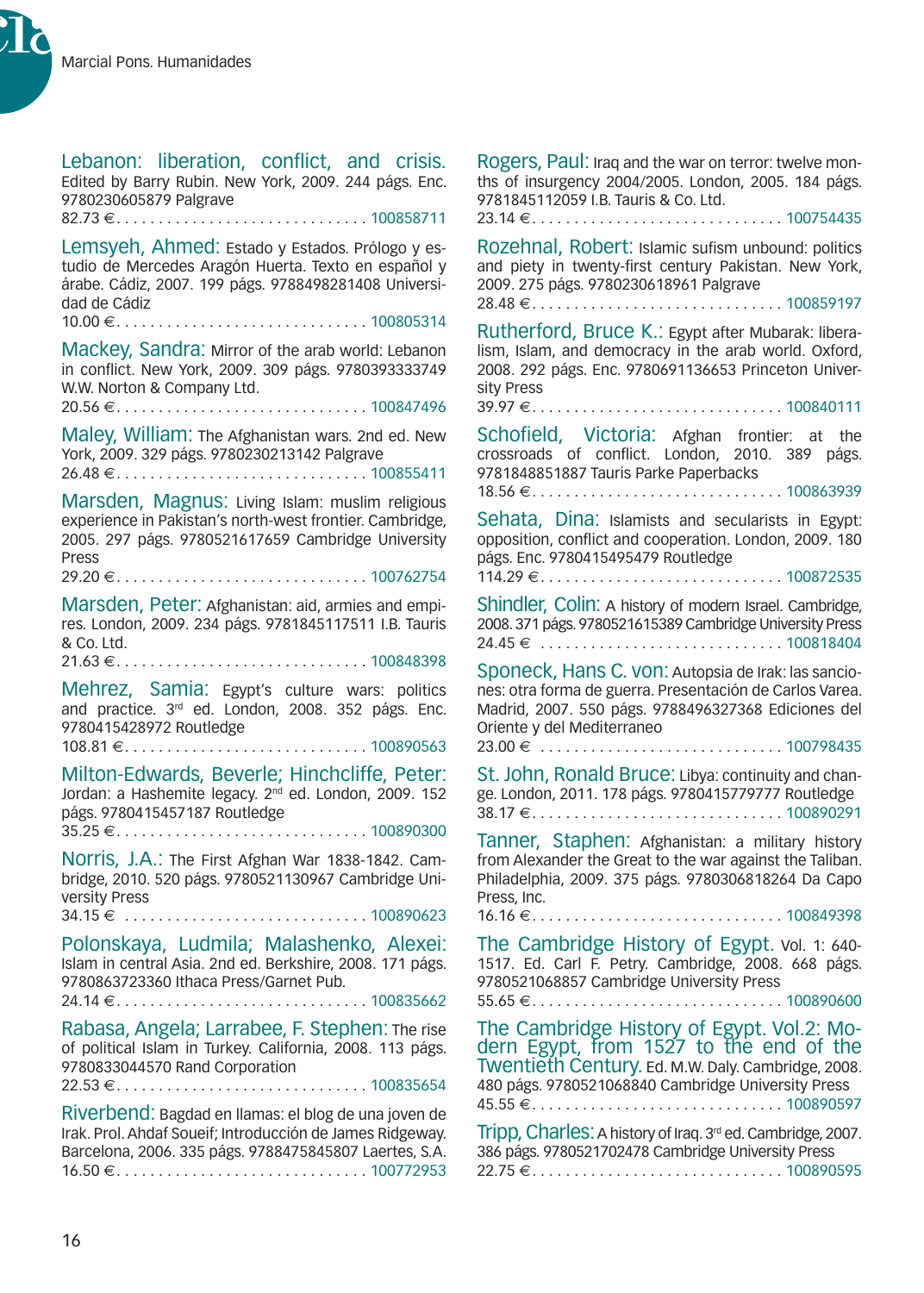Weinberger, Eliot: Lo que oí sobre Iraq. Madrid, 2006. 102 págs. 9788475067476 Ediciones Turner  $12.00 \in 100773457$ 

Weston, Mark: Prophets and princes: Saudi Arabia from Muhammad to the present. Foreword by Wyche Fowler, Jr. Chichester, 2008. 640 págs. Enc. 9780470182574 Wiley

31.76 E . . 100890656

Yamani, Mai: Cradle of Islam: the Jihaz and the quest for identity in Saudi Arabia. London, 2009. 226 págs. 9781845118242 I.B. Tauris & Co. Ltd.

21.90 E . . 100855212

Yemen: situación actual y perspectiva de futuro. Coord. Enrique Vega Fernández. Madrid, 2010. 247 págs. 9788460811435 Instituto Universitario "General Gutierrez Mellado"

 $27.00 \in . . . . . . . . . . . . . . . . . . . . . . . 100887436$ 

Zarcone, Thierry: El Islam en la Turquía actual. Barcelona, 2005. 343 págs. 9788472902886 Edicions Bellaterra 2000, S.L. 22.00 E . . 100750787

#### **IRÁN**

Afary, Janet: Sexual politics in Modern Iran. Cambridge,2009. 442 págs. 9780521727082 Cambridge University Press

25.30 E . . 100890596

Bayandor, Darioush: Iran and the CIA: the Fall of Mosaddeq Revisited. New York, 2010. 247 págs. Enc. 9780230579279 Palgrave 28.28 E . . 100864082

Berman, Ilan: Tehran rising: Iran's challenge to the United States. Lanham, 2007. 207 págs. 9780742549050 The Rowman & Littlefield Pub. Group

19.32 E . . 100800985

Bulliet, Richard W.: Cotton, climate, and camels in early islamic Iran: a moment in world history. New York, 2009. 167 págs. Enc. 9780231148368 Columbia University Press

 $34.67 \in \dots, \dots, \dots, \dots, \dots, \dots, \dots, 100853084$ 

Contemporary Iran: economy, society, po- litics. Edited by Ali Gheissari. Oxford, 2009. 376 págs. 9780195378498 Oxford University Press 22.43 E . . 100840481

Farzamnia, Nadereh: Irán: de la Revolución Islámica a la Revolución Nuclear. Madrid, 2009. 270 págs. 9788497566421 Editorial Sintesis, S.A 18.50 E . . 100849072 Grecko, Témoris: La ola verde: crónica de la revolución espontánea en Irán. Barcelona, 2010. 235 págs. 9788493756291 Los Libros del Lince

15.50 E . . 100871123

Iran, Iraq, and the legacies of war. Eds. Lawrence G. Potter, Gary G. Sick. Hampshire, 2008. 209 págs. 9781403976093 Palgrave

 $28.10 \in . . . . . . . . . . . . . . . . . . . . . . . 100827619$ 

Kamali, Masoud: Multiple modernities, civil society and Islam: the case of Iran and Turkey. Liverpool, 2006. 293 págs. Enc. 9780853230892 Liverpool University Press 88.40 E . . 100779052

Malm, Andreas; Esmailian, Shora: Iran on the brink: rising workers and threats of war. London, 2007. 262 págs. 9780745326030 Pluto Press 30.01 E . . 100794025

Manz, Beatrice Forbes: Power, politics and religion in Timurid Iran. Cambridge, 2010. 336 pags. 9780521153461 Cambridge University Press

31.60 E . . 100890628

Mathee, Rudolph P.: The politics of trade in Safavid Iran: silk for silver, 1600-1730. Cambridge, 2006. 316 págs. 9780521028448 Cambridge University Press 48.04 E . . 100890591

Merinero Martín, María Jesús: Resistencia creadora en Irán. Madrid, 2007. 286 págs. 9788497426640 Biblioteca Nueva

 $20.00 \in \ldots, \ldots, \ldots, \ldots, \ldots, \ldots, \ldots, 100800808$ 

Naji, Kasra: Ahmadinejad: the secret history of Iran's radical leader. London, 2008. 298 págs. 9781845116361 I.B. Tauris & Co. Ltd.<br>20 57 €

20.57 E . . 100812715

Newman, Andrew: Safavid Iran: rebirth of a Persian Empire. London, 2008. 281 págs. 9781845118303 I.B. Tauris & Co. Ltd. 26.02 E . . 100838300

Osanloo, Arzoo: The politics of women´s rights in Iran. New Jersey, 2009. 258 págs. 9780691135472 Princeton University Press

24.39 E . . 100847757

Ross Valentine, Simon: Islam and the Ahmadiyya Jama´at: history, belief, practice. London, 2008. 263 págs. Enc. 9781850659167 C. Hurst & Co. Ltd.

 $45.81 \in \dots, \dots, \dots, \dots, \dots, \dots, \dots, 100831844$ 

Saikal, Amin: The rise and fall of the Shah: Iran from autocracy to religious rule. With a new introduction and preface by the author. New Jersey, 2009. 279 págs. 9780691140407 Princeton University Press  $26.50 \in . . . . . . . . . . . . . . . . . . . . . . . 100847482$ 

17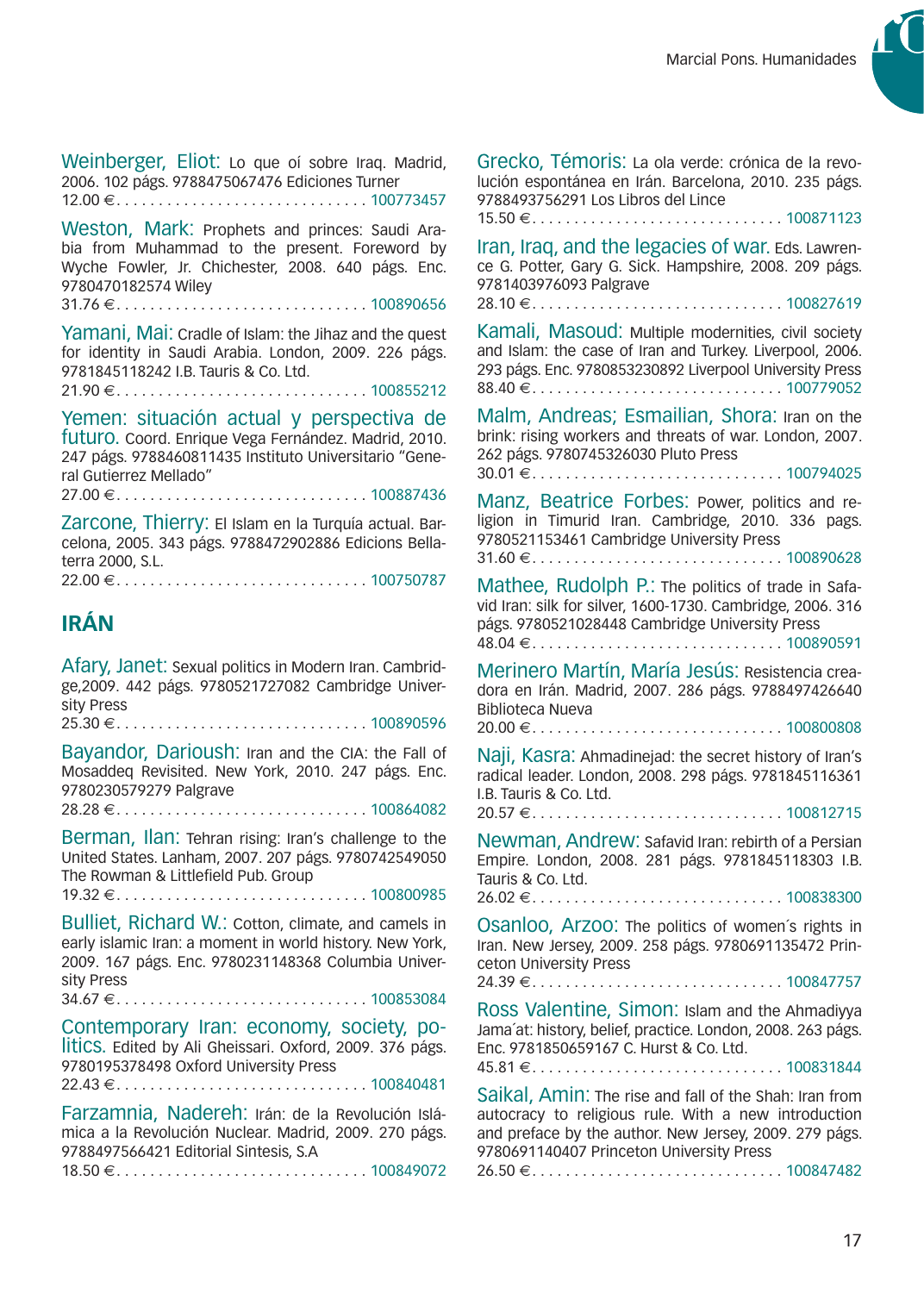Ŋ.

Tréan, Claire: Irán: entre la amenaza nuclear y el sueño occidental. Trad. Julieta Carmona Lombardo. Barcelona, 2006. 252 págs. 9788483077450 Ediciones Peninsula 17.50 E . . 100778690

# **PALESTINA**

Abu Sharif, Bassam: Arafat and the dream of Palestine: an insider´s account. New York, 2009. 260 págs. Enc. 9780230608016 Palgrave 22.40 E . . 100850917

Alcoverro, Tomás; Rahola, Pilar: Atrapados en la discordia: conversaciones sobre el conflicto Israel-Palestina. Con la colaboración de David Guzmán. Barcelona, 2009. 127 págs. 9788423341696 Ediciones Destino, S.A.  $15.50 \in . . . . . . . . . . . . . . . . . . . . . . . 100849133$ 

Ben-Ze'ev, Efrat: Remembering Palestine in 1948. Cambridge, 2011. 272 págs. Enc. 9780521194471 Cambridge University Press

71.80 E . . 100890626

Jamal, Amal: The Palestinian National Movement: politics of contention, 1967-2005. Bloomington (IN), 2005. 229 págs. 9780253217738 Indiana University 26.21 4 . . 100755521

Kapeliouk, Amnon: Arafat. Trad. Sofía Tros de Llarduya, Carmen martínez Gimeno, Maria José Furió; Pr. Nelson Mandela. Madrid, 2005. 459 págs. 9788467017182 Espasa Calpe S.A.

 $22.76 \in 100733741$ 

Karsh, Efraim: Palestine Betrayed. London, 2010. 342 págs. Enc. 9780300127270 Yale University Press 27.68 E . . 100870481

Khalidi, Rashid: Palestinian identity: the construction of modern national consciousness. With a new introduction by the author. New York, 2010. 310 págs. 9780231150750 Columbia University Press 21.43 E . . 100865829

Levine, Mark: Impossible peace: Isarel/Palestine since 1989. London, 2009. 222 págs. 9781842777695 Zed Books  $22.56 \in . . . . . . . . . . . . . . . . . . . . . . . 100839042$ 

López Alonso, Carmen: Hamás: la marcha hacia el poder. Madrid, 2007. 296 págs. 9788483193044 Los Libros de la Catarata

18.00 E . . 100795495

Lybarger, Loren D.: Identity and religion in Palestine: the struggle between islamism and secularism in the occupied territories. Princeton (New Jersey), 2007. 265 págs. Enc. 9780691127293 Princeton University Press 47.44 E . . 100791003 Macalister, R.A.S.: A history of civilization in Palestine. Cambridge, 2011. 148 págs. 9781107401655 Cambridge University Press

16.48 E . . 100890631

Masalha, Nur: Políticas de la negación: Israel y los refugiados palestinos. Barcelona, 2005. 346 págs. 9788472902749 Edicions Bellaterra 2000, S.L.

 $22.00 \in . . . . . . . . . . . . . . . . . . . . . . . 100741952$ 

Palestina: destrucción del presente, cons- trucción del futuro. Ed. Jamil Hilal. Barcelona, 2008. 320 págs. 9788472904057 Edicions Bellaterra 2000, S.L.  $20.00 \in \ldots \ldots \ldots \ldots \ldots \ldots \ldots \ldots \ldots \ldots 100817769$ 

Pappé, Ilan: A history of modern Palestine: one land, two peoples. 2nd ed. Cambridge, 2006. 361 págs. 9780521683159 Cambridge University Press

24.45 E . . 100779491

Pappé, Ilan: La limpieza étnica de Palestina. 2ª ed. Trad. Luis Noriega. Barcelona, 2009. 414 págs. 9788498920284 Editorial Critica 19.95 E . . 100855529

Sacco, Joe: Notas al pie de Gaza. Trad. Marc Viaplana. Barcelona, 2010. 413 págs. Enc. 9788439722526 Mondadori España, S.A.

22.90 E . . 100863204

Schanzer, Jonathan: Hamas vs Fatah: the struggle for Palestine. New York, 2008. 239 págs. Enc. 9780230609051 Palgrave

24.17 E . . 100842320

Shamir, Jacob; Shikaki, Khalil: Palestinian and israeli public opinion: the public imperative in the Second Intifada. Indianapolis, 2010. 205 págs. 9780253221728 Indiana University  $27.05 \in . . . . . . . . . . . . . . . . . . . . . . . . 100872173$ 

The war of Palestine: rewriting the history Of 1948. 2<sup>nd</sup> ed. Eds. Eugene L. Rogan, Avi Shlaim. Cambridge, 2007. 285 págs. 9780521699341 Cambridge University Press

27.70 E . . 100818393

Where now for Palestine?: the demise of the two-state solution. Ed. Jamil Hilal. London, 2007. 259 págs. 9781842778401 Zed Books 32.58 E . . 100789744

#### **EL MAGREB**

Berbers and others: beyond tribe and Na- tion in the Maghrib. Eds. Katherine E. Hoffman, Susan Gilson Miller. Bloomington (IN), 2010. 240 págs. 9780253222008 Indiana University  $26.80 \in . . . . . . . . . . . . . . . . . . . . . . . . 100877116$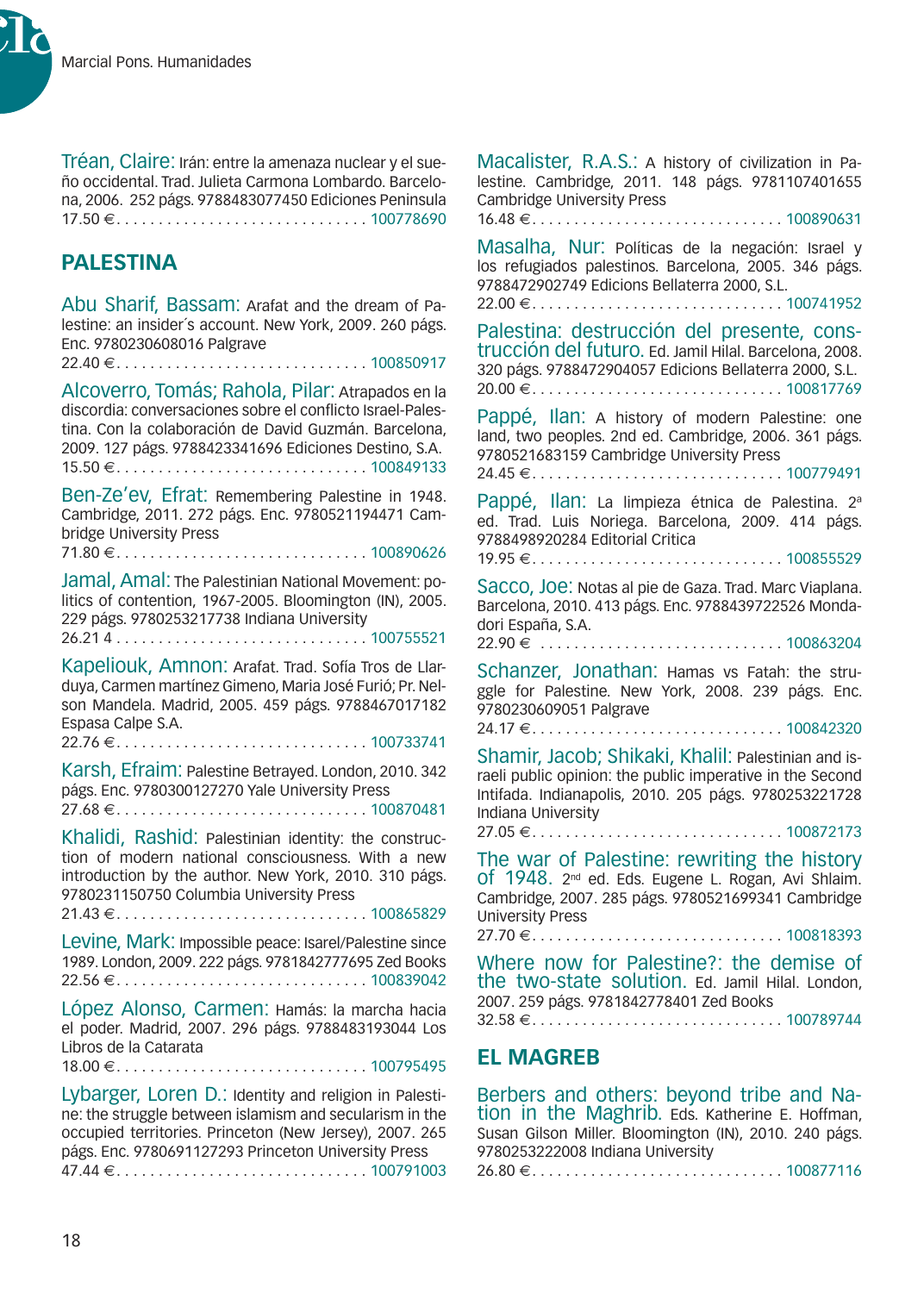Boukhars, Anouar: Politics in Morocco: executive monarchy and enlightened authoritarianism. London, 2010. 200 págs. Enc. 9780415492744 Routledge  $106.10 \in \ldots, \ldots, \ldots, \ldots, \ldots, \ldots, \ldots, 100890557$ 

Cammett, Melani Claire: Globalization and business politics in Arab North Africa: a comparative perspective. Cambridge, 2010. 286 págs. 9780521156264 Cambridge University Press

25.30 E . . 100890638

Entre el autoritarismo y la democracia: los procesos electorales en el Magreb. Coord. Mª Angustias Parejo. Barcelona, 2010. 465 págs. 9788472904859 Edicions Bellaterra 2000, S.L. 25.00 E . . 100866513

Forbes, Rosita: El Raisuni, sultán de las montañas. Trad. Catalina Rodríguez. Córdoba, 2010. 342 págs. Enc. 9788492924073 Almuzara Ediciones

25.00 E . . 100869921

Gutiérrez del Castillo, Víctor Luis: El Magreb y sus fronteras en el mar: conflictos de delimitación y propuestas de solución. Barcelona, 2009. 278 págs. 9788493598143 Huygens Editorial 38.00 E . . 100858521

Hoffman, Katherine E.: We share walls: language, land, and gender in Berber Morocco. Oxford, 2008. 259 págs. 9781405154215 Blackwell Publications Ltd 32.93 E . . 100812341

Howe, Marvine: Morocco: the islamist awakening and other challenges. Oxford, 2005. 427 págs. Enc. 9780195169638 Oxford University Press  $29.90 \in \ldots, \ldots, \ldots, \ldots, \ldots, \ldots, \ldots, 100748099$ 

Lacoste-Dujardin, Camille: Dictionnaire de la culture Berbère en Kabylie. Paris, 2005. 394 págs. 9782707145888 Editions la Decouverte

27.42 E . . 100746896

Laroui, Abdallah: Marruecos y Hassan II: un testimonio. Madrid, 2007. 303 págs. 9788432312892 Siglo XXI de España Editores, S.A. 19.00 E . . 100796650

Le Sueur, James D.: Between terror and democracy: Algeria since 1989. London, 2010. 239 págs. 9781842777251 Zed Books 24.28 E . . 100863318

Liverani, Andrea: Civil society in Algeria: the political functions of associational life. London, 2011. 228 págs. 9780415612777 Routledge 36.66 E . . 100890568 Macías Amoretti, Juan Antonio: Entre la fe y la razón: los caminos del pensamiento político en Marruecos. Jaén, 2008. 332 págs. 9788496806696 Editorial Alcala S.A.  $19.00 \in \ldots, \ldots, \ldots, \ldots, \ldots, \ldots, \ldots, 100830928$ 

Martínez Antonio, Francisco J.: Intimidades de Marruecos: miradas y reflexiones de médicos españoles sobre la realidad marroquí a finales del siglo XIX. Madrid, 2009. 366 págs. 9788478133352 Miraguano Ediciones  $26.00 \in \ldots, \ldots, \ldots, \ldots, \ldots, \ldots, \ldots, 100839038$ 

McDougall, James: History and the culture of nationalism in Algeria. Cambridge, 2008. 284 págs. 9780521103671 Cambridge University Press 29.10 E . . 100890614

Naylor, Phillip C.: North Africa: a history from Antiquity to the present. Austin, 2009. 355 págs. Enc. 9780292719224 University Of Texas Press

 $42.37 \in .\ldots, .\ldots, .\ldots, .\ldots, .\ldots, .\ldots, .\ 100855387$ 

North Africa: politics, region, and the limits of transformation. Eds. Yahia H. Zoubir, Haizam Amirah-Fernández. London, 2008. 400 págs. 9780415429214 Routledge

36.71 E . . 100890302

Pacheco, Juan Antonio: El Magreb: visionarios, adalides y poder político. Madrid, 2010. 179 págs. 9788496980235 Arcibel Editores S.L.  $15.00 \in \ldots \ldots \ldots \ldots \ldots \ldots \ldots \ldots \ldots \ldots 100884833$ 

Pennell, C.R.: Breve historia de Marruecos. Madrid, 2009. 342 págs. 9788420659381 Alianza Editorial 8.00 E . . 100845448

Perkins, Kenneth J.: Historia del Túnez moderno. Trad. María del Mar Linares García. Madrid, 2010. 318 págs. 9788446023555 Ediciones Akal, S.A.

22.00 E . . 100865887

Powell, Brieg; Sadiki, Larbi: Europe and Tunisia: democratisation via association. London, 2010. 212 págs. Enc. 9780415497893 Routledge

114.29 E . . 100872534

Sales Aige, Ferran: Mohamed VI: el príncipe que no quería ser rey. Madrid, 2009. 220 págs. 9788483194249 Los Libros de la Catarata

 $17.00 \in . . . . . . . . . . . . . . . . . . . . . . . 100845584$ 

Sater, James N.: Civil society and political change in Morocco. London, 2007. 240 págs. Enc. 9780415589482 Routledge

36.66 E . . 100890572

Sater, James N.: Morocco: challenges to tradition and modernity. New York, 2009. 172 págs. 9780415457095 Routledge 31.85 E . . 100862055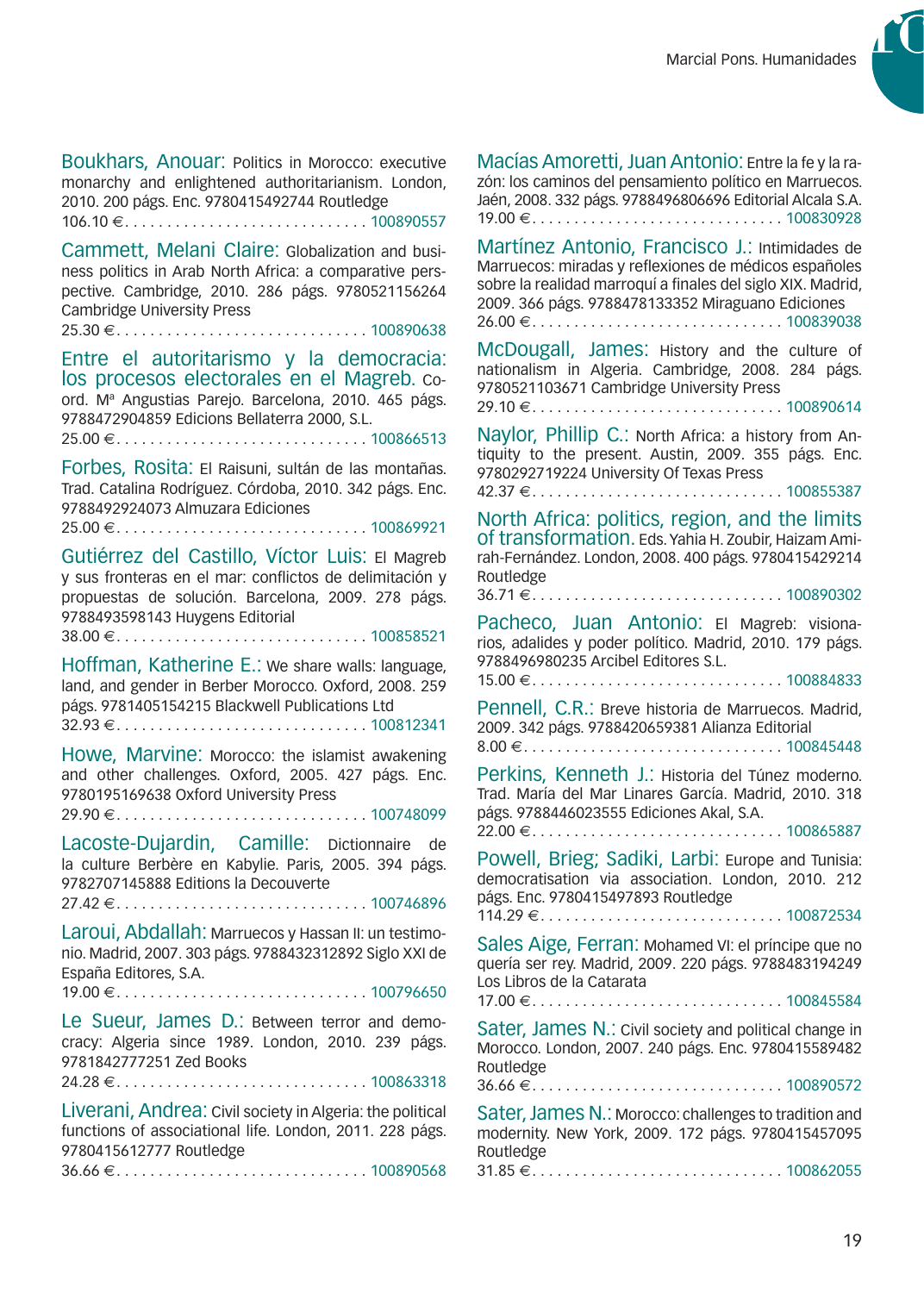b.

Soto, Paco: El islamismo político en Marruecos: retrato desde dentro. Barcelona, 2005. 203 págs. 9788496495005 Flor del Viento Ediciones

 $17.00 \in 100741607$ 

Usos y costumbres de Marruecos. Selección y prólogo de El Hassance Arabi. Madrid, 2008. 248 págs. 9788496745278 Clan Libros de Tecnicas Artisticas  $19.00 \in \ldots \ldots \ldots \ldots \ldots \ldots \ldots \ldots \ldots \ldots 100839393$ 

Werenfels, Isabelle: Managing instability in Algeria: elites and political change since 1995. London, 2009. 236 págs. 9780415558860 Routledge 36.66 E . . . . . . . . . . . . . . . . . . . . . . . . . . . . . . 100890571

Zeghal, Malika: Islam e islamismo en Marruecos. Barcelona, 2006. 312 págs. 9788472903081 Edicions Bellaterra 2000, S.L.

 $20.00 \in . . . . . . . . . . . . . . . . . . . . . . . . 100767560$ 

# **LOS ÁRABES Y OCCIDENTE**

Abdullah, Zain: Black Mecca: the African muslims of Harlem. Oxford, 2010. 320 págs. Enc. 9780195314250 Oxford University Press

33.95 E . . 100890236

Bendelac, Jacques: Les arabes d'Israël: entre intégration et rupture. Paris, 2008. 193 págs. 9782746710726 Autrement

22.67 E . . 100821507

Ben-Zvi, Abraham: The origins of the American-Israeli alliance: the jordanian factor. London, 2010. 109 págs. 9780415576802 Routledge

 $35.71 \in .\ldots. \ldots. \ldots. \ldots. \ldots. \ldots. \ldots. \ldots. 100879576$ 

Black, Anthony: The west and Islam: religion and political thought in world history. Oxford, 2008. 186 págs. Enc. 9780199533206 Oxford University Press 61.98 E . . 100813430

Bowker, Mike: Russia, America and the Islamic World. Aldershot, 2007. 193 págs. Enc. 9780754671992 Ashgate 90.54 E . . 100808957

Cherribi, Sam: In the house of war: dutch islam observed. Oxford, 2010. 304 págs. Enc. 9780199734115 Oxford University Press

65.40 E . . 100890241

Citino, Nathan J.: From Arab Nationalism to OPEC: Eisenhower, King Sa´ud, and the Makinf of U.S. Saudi Relations. 2nd ed. Indianapolis, 2010. 245 págs. 9780253222206 Indiana University 26.63 E . . 100871559 Curtis, Michael: Orientalism and Islam: european thinkers on oriental despotism in the Middle East and India. Cambridge, 2009. 382 págs. 9780521749619 Cambridge University Press

17.90 E . . 100854272

Daniels, Norman: Islam and the west: the making of an image. Oxford, 2009. 467 págs. 9781851686568 Oneworld Publications. Ltd.

27.21 E . . 100846324

El Islam y Occidente. Auts. Pierre Guichard...[et al]. Valladolid, 2008. 172 págs. 9788484484998 Universidad de Valladolid

10.91 E . . 100849058

Euben, Roxanne L.: Journeys to the other shore: muslim and western travelers in search of knowledge. New Jersey, 2008. 313 págs. 9780691138404 Princeton University Press

21.09 E . . 100832963

Fetzer, Joel S.; Soper, J. Christopher: Muslims and the state in Britain, France and Germany. Cambridge, 2005. 207 págs. 9780521535397 Cambridge University Press

24.06 E . . 100732748

Freely, John: Light from the East: how the science of Medieval Islam helped to shape the Western World. London, 2010. 235 págs. Enc. 9781848854529 I.B. Tauris  $h + 1$  n.  $\alpha$ 

28.76 E . . 100886043

Gest, Justin: Apart: alienated and engaged muslims in the west. London, 2010. 288 págs. 9781849040754 C. Hurst & Co. Ltd.

25.21 E . . 100876957

Griffith, Sidney H.: The Church in the Shadow of the Mosque: Christians and Muslims in the World of Islam. New Jersey, 2010. 220 págs. 9780691146287 Princeton University Press

23.28 E . . 100871135

Hellyer, H.A.: Muslims of Europe: the 'other' europeans. Edinburgh, 2009. 246 págs. 9780748639489 Edinburgh University Press

31.05 E . . 100858825

Histoire de l'Islam et des musulmans en France du Moyen Âge à nos jours. Dir. Mohammed Arkoun; Préface de Jacques Le Goff. Paris, 2006. 1217 págs. Enc. 9782226175038 Albin Michel 67.50 E . . 100781973

Islam in Europe: diversity, identity and in- fluence. Eds. Aziz Al-Azmeh, Effie Fokas. Cambridge,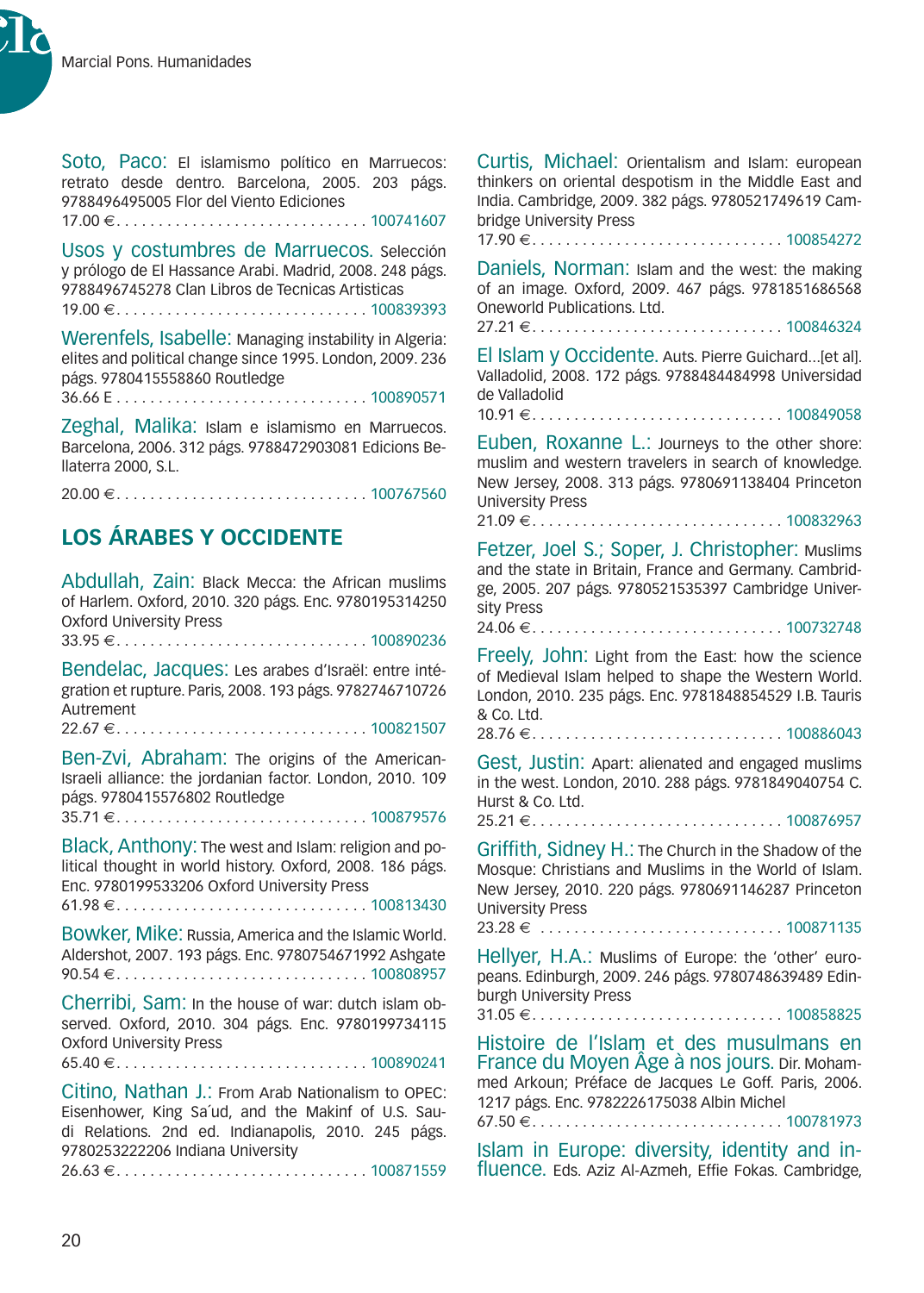2007. 223 págs. 9780521677516 Cambridge University Press

29.35 E . . 100812334

Islam in the European Union: transnationa- lism, youth and the war on terror. Eds. Yunas Samad and Kasturi Sen. Oxford, 2007. 251 págs. Enc. 9780195472516 Oxford University Press

17.32 E . . 100798992

Jerch, Martin: Democracia, desarrollo y paz en el Mediterráneo: un análisis de las relaciones entre Europa y el mundo árabe. Madrid, 2007. 307 págs. 9788483440735 Universidad Autonoma de Madrid 15.00 E . . 100809573

Jones, Seth G.: In the graveyard of empires: America´s war in Afghanistan. New York, 2009. 414 págs. Enc. 9780393068986 W.W. Norton & Company Ltd. 35.33 E . . 100857958

Kepel, Gilles: The war for muslim minds: Islam and the West. London, 2006. 321 págs. 9780674019928 Harvard University Press

19.34 E . . 100768473

Khader, Bichara: El mundo árabe explicado a Europa: historia, imaginario, cultura, política, economía, geopolítica. Barcelona, 2010. 533 págs. 9788498882421 Icaria Editorial, S.A.

 $29.50 \in . . . . . . . . . . . . . . . . . . . . . . . . 100877911$ 

Le choc colonial et l'islam: les politiques religieuses des puissances coloniales en te-<br>rres d'islam. Dir. Pierre-Jean Luizard. Paris, 2006. 545 págs. 9782707146960 Editions la Decouverte 43.03 E . . 100775370

Los árabes en América Latina: historia de una emigración. Coord. Abdeluahed Akmir. Madrid, 2009. 501 págs. 9788432314193 Siglo XXI de España Editores, S.A.

20.00 E . . 100857817

Makdisi, Ussama: Faith misplaced: the broken promise of U.S-Arab relations: 1820-2001. New York, 2010. 394 págs. Enc. 9781586486808 Perseus Books. 26.37 E . . 100867535

Malik, Iftikhar H.: Crescent between cross and star: muslims and the west after 9/11. Oxford, 2006. 371 págs. Enc. 9780195472868 Oxford University Press 19.12 E . . 100783608

Martín De La Hoz, José Carlos: El Islam y España: pasado, presente y futuro. Madrid, 2010. 250 págs. 9788432137761 Ediciones Rialp, S.A. 14.50 E . . 100867182 Morales Marín, José: Los musulmanes en Europa. Pamplona, 2005. 152 págs. 9788431323028 Eunsa 12.00 E . . 100754681

Muslims in 21st century Europe: structural and cultural perspectives. Ed. Anna Triandafyllidou. Oxon, 2010. 224 págs. Enc. 9780415497091 Routledge 108.96 4 . . 100868908

Muslims in western politics. Edited by Abdulkader H. Sinno. Indianapolis, 2008. 301 págs. 9780253220240 Indiana University  $26.24 \in$  100845252

Musulmans de France et d'Europe. Dirs. Rémy Leveau, Khadija Mohsen-Finan. Paris, 2005. 187 págs. 9782271063168 CNRS. Centre National De La Recherche **Scientifique** 

22.38 E . . 100759144

Nakhleh, Emile: A necessary engagement: reinventing America´s relations with the muslim world. New Jersey, 2009. 162 págs. Enc. 9780691135250 Princeton University Press

 $28.60 \in \{1, 2, \ldots, 1, \ldots, 1, \ldots, 1, \ldots, 100847470\}$ 

Navarro, L.: Contar el Islam: la visión deformada del mundo árabe en Occidente. Córdoba, 2008. 363 págs. 9788496968387 Almuzara Ediciones

19.95 E . . 100830272

Porras y Rodríguez de León, Gonzalo: Retorno a Al Andalus: la invasión pacífica de Occidente. Madrid, 2010. 279 págs. 9788461404353 Ediciones Barbarroja  $15.00 \in \ldots \ldots \ldots \ldots \ldots \ldots \ldots \ldots \ldots \ldots 100875464$ 

Quinn, Frederick: The sum of all heresies: the image of Islam in western thought. New York, 2008. 221 págs. Enc. 9780195325638 Oxford University Press 26.96 E . . 100813549

Ramadan, Tareq: Western musulims and the future of Islam. Oxford, 2005. 272 págs. 9780195183566 Oxford University Press

16.92 E . . 100756474

Rastros de Dixan: islamofobia y construc- ción del enemigo en la Era post 11-S. Auts. Abdennur Prado...[et al]. Acompaña CD-ROM. Barcelona, 2009. 142 págs. 9788492559091 Virus Editorial  $15.00 \in \ldots \ldots \ldots \ldots \ldots \ldots \ldots \ldots \ldots \ldots 100851437$ 

Sardar, Ziauddin: Extraño oriente: prejuicios, mitos y errores acerca del Islam. Barcelona, 2009. 218 págs. 9788497843652 Editorial Gedisa, S.A.

 $9.90 \in 100847396$ 

Sharia in the West. Eds. Rex Ahdar, Nicholas Aroney. Oxford, 2010. 352 págs. Enc. 9780199582914 Oxford University Press 50.64 E . . 100886588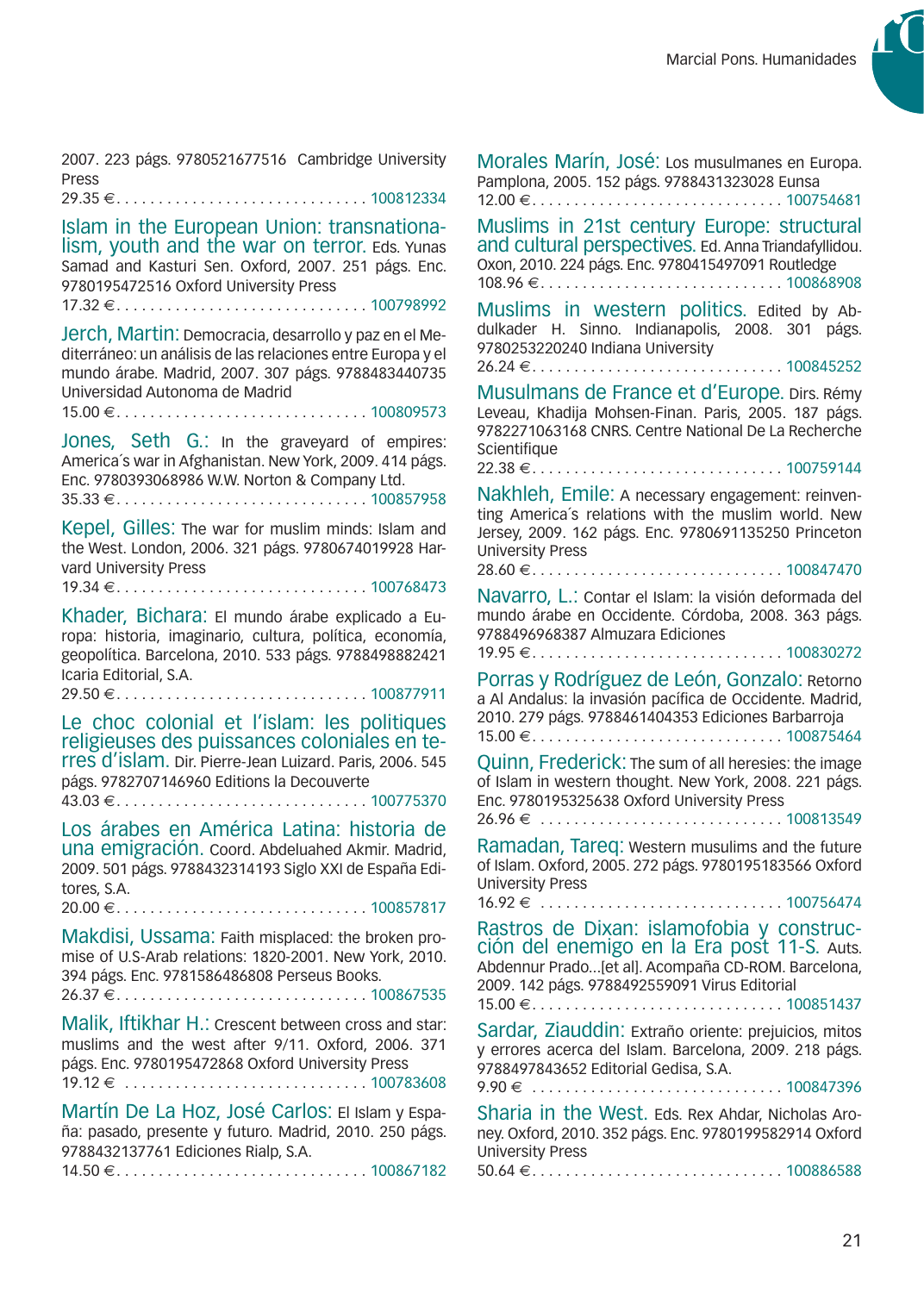b.

Thinking throug islamophobia: global pers- pectives. Eds. Salman Sayyid, Abdoolkarim Vakil. London, 2010. 319 págs. 9781850659907 C. Hurst & Co. Ltd. 25.03 E . . 100887606

Wallace-Murphy, Tim: La herencia cultural del Islam en Occidente. Barcelona, 2007. 285 págs. 9788498011906 Editorial Blume

22.00 E . . 100813400

Whitaker, Brian: What´s 'really' wrong with the Middle East. London, 2009. 384 págs. 9780863566240 Saqi Books 15.77 E . . 100857138

Winning the unwinnable war: America´s selfcrippled response to islamic totalitarianism. Edited by Elan Journo. Plymouth, 2009. 255 págs. 9780739135419 Lexington Books

23.89 E . . 100858416

# **MARRUECOS Y ESPAÑA**

Alcaraz Cánovas, Ignacio: Marruecos y la recuperación de la memoria histórica: las fosas comunes en el Protectorado. Sevilla, 2011. 189 págs. 9788487688348 Catriel, S.A.

17.00 E . . 100888516

Blanes Andrés, Roberto: Valencia y el Magreb: las relaciones comerciales marítimas (1600-1703). Barcelona, 2010. 303 págs. 9788472905146 Edicions Bellaterra 2000, S.L.

15.00 E . . 100884257

Dalle, Ignace: Los tres reyes: la monarquía marroquí desde la independencia hasta nuestros días. Trad. Víctor Compta. Barcelona, 2006. 853 págs. Enc. 9788481095876 Galaxia Gutenberg 35.00 E . . 100781092

Delgado, Julián: Morir por el Sahara. Madrid, 2009. 321 págs. 9788496764514 Sepha Edicion y Diseño, S.L.  $19.00 \in \ldots \ldots \ldots \ldots \ldots \ldots \ldots \ldots \ldots \ldots 100846810$ 

El retorno/el reencuentro: la inmigración en la literatura hispano-marroquí. Ed. Ana Rueda; Col. Sandra Martín. Madrid, 2010. 324 págs. 9788484895046 Iberoamericana Vervuert 16.80 E . . 100871361

Gallego Ramos, Eduardo: La campaña del Rif:

(1909). Málaga, 2005. 336 págs. 9788487999871 Editorial Algazara

 $22.00 \in 100765747$ 

García, Alejandro: La historia del Sáhara y su conflicto. Madrid, 2010. 100 págs. 9788483194980 Los Libros de la Catarata 12.00 E . . 100869000 Gómez Martínez, Juan Antonio: Mohammed ben Abd el-Krim el-Jattaby el-Aydiri el-Urriagly: según documentos oficiales españoles - Hasta 1914. Murcia, 2008. 614 págs. 9788493559250 Editorial Fajardo el Bravo 36.00 E . . 100824954

González Bueno, Antonio; Gomis Blanco, Alberto: Los territorios olvidados: estudio histórico y diccionario de los naturalistas españoles en el África hispana (1860-1936). Madrid, 2007. 552 págs. Enc. 9788497440677 Ediciones Doce Calles

 $30.00 \in \ldots, \ldots, \ldots, \ldots, \ldots, \ldots, \ldots, 100818058$ 

Historia y memoria de las relaciones hispa- no-marroquíes: un balance en el Cincuen- tenario de la Independencia de Marruecos. Eds. Bernabé López García y Miguel Hernando de Larramendi. Sevilla, 2007. 546 págs. 9788496327467 Ediciones del Oriente y del Mediterraneo

 $24.00 \in \ldots, \ldots, \ldots, \ldots, \ldots, \ldots, \ldots, 100843062$ 

La Conferencia de Algeciras en 1906: un banquete colonial. Eds. José Antonio González Alcantud, Eloy Martín Corrales. Barcelona, 2007. 348 págs. 9788472903760 Edicions Bellaterra 2000, S.L.

20.00 E . . 100807966

La invención del estilo hispano-magrebí: presente y futuros del pasado. Ed. José Antonio González Alcantud. Barcelona, 2010. 398 págs. 9788476589533 Anthropos

23.00 E . . 100868694

La política exterior española hacia el Ma- greb: actores e intereses. Eds. Miguel Hernando de Larramendi, Aurelia Mañé Estrada. Barcelona, 2009. 275 págs. 9788434418370 Ariel

24.00 E . . 100844977

La Porte, Pablo: La atracción del imán: el desastre de Annual y sus repercusiones en la política europea (1921- 1923). 2ª ed. Prol. Sebastián Balfour. Madrid, 2007. 238 págs. 9788497427289 Biblioteca Nueva

18.00 E . . 100809078

Las campañas de Marruecos (1909-1927): volumen I. V.V.A.A. (Estela. Monografías de Historia Militar de España). Murcia, 2010. 124 págs. 9788493822705 Editorial Fajardo el Bravo

 $12.00 \in$  100885081

Landa, Nicasio: La campaña de Marruecos (1859- 1860). 2ª ed. Madrid, 2008. 235 págs. 9788496531062 Editorial Algazara

 $22.00 \in 100824258$ 

Larbi Messari, Mohammed: Las relaciones difíciles: Marruecos y España. Córdoba, 2009. 227 págs. 9788492573479 Almuzara Ediciones  $15.00 \in 100848822$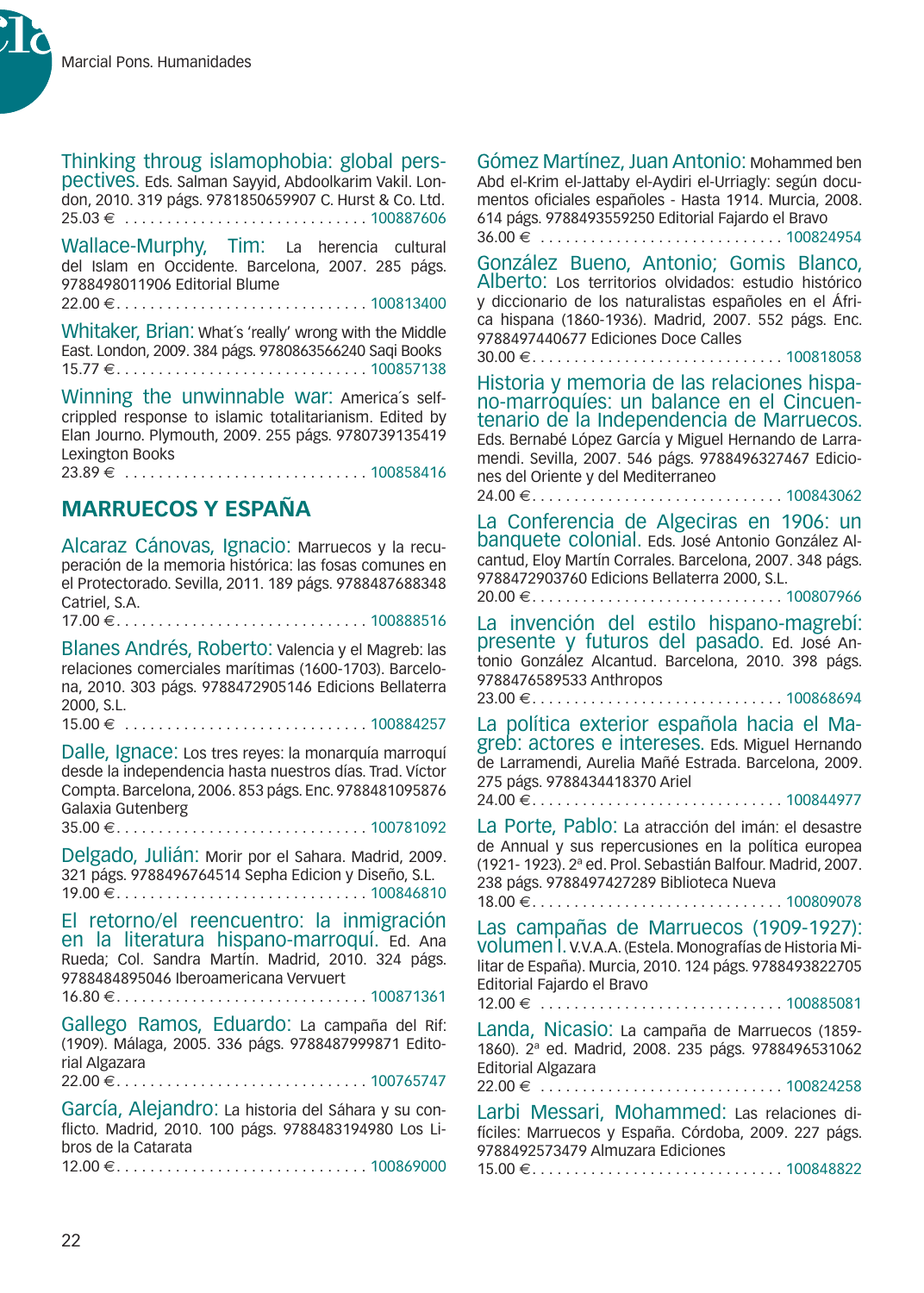Los musulmanes en España: libertad reli- giosa e identidad cultural. Ed. Agustín Motilla. Madrid, 2004. 283 págs. 9788481647303 Editorial Trotta  $16.00 \in \ldots \ldots \ldots \ldots \ldots \ldots \ldots \ldots \ldots \ldots \ldots 100726294$ 

Martín Gómez, Antonio L.: La Batalla de los Castillejos: Guerra de África, 1859-1860. Texto e ilustraciones de Antonio L. Martín Gómez. Madrid, 2009. 111 págs. 9788492714070 Almena Ediciones

 $14.00 \in \ldots \ldots \ldots \ldots \ldots \ldots \ldots \ldots \ldots \ldots 100860903$ 

Martín Peinador, León: Posesiones españolas en África: Argelia, Túnez, Trípoli, Sáhara español y Guinea. Málaga, 2008. 164 págs. 9788496531086 Algazara 20.00 E . . 100850274

Marruecos y España: una historia común. Coords. Carmen Pozuelo, Hamid Triki. Catálogo de la exposición. Texto en Español y Árabe. Granada, 2005. 208 págs. 9788496395015 Fundacion El Legado Andalusi  $20.00 \in \ldots \ldots \ldots \ldots \ldots \ldots \ldots \ldots \ldots \ldots 100750270$ 

Mateo Dieste, Josep Lluís: La "hermandad" hispano-marroquí: política y religión bajo el Protectorado español en Marruecos (1912- 1956). Barcelona, 2003. 507 págs. 9788472902268 Edicions Bellaterra 2000, S.L.  $30.00 \in \ldots \ldots \ldots \ldots \ldots \ldots \ldots \ldots \ldots \ldots 100700106$ 

Moga Romero, Vicente: El Rif de Emilio Blanco Izaga: trayectoria militar, arquitectónica y etnografía en el Protectorado de España en Marruecos. Gran formato con ilustraciones. Melilla, 2009. 606 págs. Enc. 9788472904453 Edicions Bellaterra 2000, S.L.

 $75.00 \in \ldots \ldots \ldots \ldots \ldots \ldots \ldots \ldots \ldots \ldots 100847991$ 

Morales Lezcano, Víctor: Historia de Marruecos: de los orígenes tribales y las poblaciones nómadas a la independencia y la monarquía actual. Madrid, 2006. 498 págs. Enc. 9788497345620 Esfera de los Libros 30.00 E . . 100782009

Pennell, C.R.: Marruecos: del imperio a la independencia. Madrid, 2006. 335 págs. 9788420647791 Alianza Editorial

22.20 E . . 100765559

Ramírez Ortiz, Tomás: Pequeña historia marrueca: Alcazarquivir. Antequera, 2010. 223 págs. 9788483643204 Innovacion de Productos y Servicios  $18.00 \in 100869626$ 

Ramírez Ortiz, Tomás: Si Tánger le fuese contado...: nombres españoles en el mito de Tánger. Málaga, 2007. 688 págs. 9788483640401 Innovacion de Productos y Servicios<br>30.00 €…………

. . . . . . . . . . . . . . . . . 100865880

Ramón Lourido y el estudio de las relacio-<br>nes hispano-marroquíes. Eds. Mª Victoria Albero-

la Fioravanti, Fernando de Ágreda Burillo, Bernabé López García. Madrid, 2010. 409 págs. 9788483471296 Agencia Española de Cooperacion Internacional

 $15.00 \in \ldots, \ldots, \ldots, \ldots, \ldots, \ldots, \ldots, 100888820$ 

Relaciones hispano-marroquíes: una vecin- dad en construcción. Eds. Ana I. Planet, Fernando Ramos. Madrid, 2006. 429 págs. 9788496327177 Ediciones de Oriente y del Mediterraneo

 $19.00 \in \ldots \ldots \ldots \ldots \ldots \ldots \ldots \ldots \ldots \ldots 100765839$ 

Rodríguez González, Agustín Ramón: La guerra de Melilla en 1893. Madrid, 2008. 191 págs. 9788496170940 Almena Ediciones

18.00 E . . 100836991

Rodríguez Magda, Rosa María: La España convertida al Islam. Prol. Jon Juaristi. Barcelona, 2006. 170 págs. 9788489779860 Ediciones Altera, S.L.

17.50 E . . 100773239

Sales Aige, Ferran: Mohamed VI: el príncipe que no quería ser rey. Madrid, 2009. 220 págs. 9788483194249 Los Libros de la Catarata 17.00 E . . 100845584

Serna, Alfonso de la: Al sur de Tarifa: Marruecos-España: un malentendido histórico. Madrid, 2001. 341 págs. 9788495379252 Marcial Pons, Ediciones de Histo- $\overline{\mathsf{ria}} \mathsf{T} \mathsf{S} \, \mathsf{A}$ 

17.73 E . . 100241664

Soto-Trillo, Eduardo: Viaje al abandono: por qué no permiten al Sáhara ser libre. Madrid, 2011. 377 págs. 9788403101487 Aguilar,S.A.

17.00 E . . 100887379

Una visión del Islam en África y desde Cana- rias: historia de una frontera: Actas del Segundo Simposio. Coords. Víctor Morales Lezcano y Javier Ponce Marrero. Las Palmas de Gran Canaria, 2008. 211 págs. 9788492777020 Universidad de las Palmas de Gran Canaria

20.00 E . . 100849737

Valenzuela, Javier: De Tánger al Nilo: crónica del Norte de África. Madrid, 2010. 223 págs. 9788483195659 Los Libros de la Catarata 1

8.00 E . . 100887070